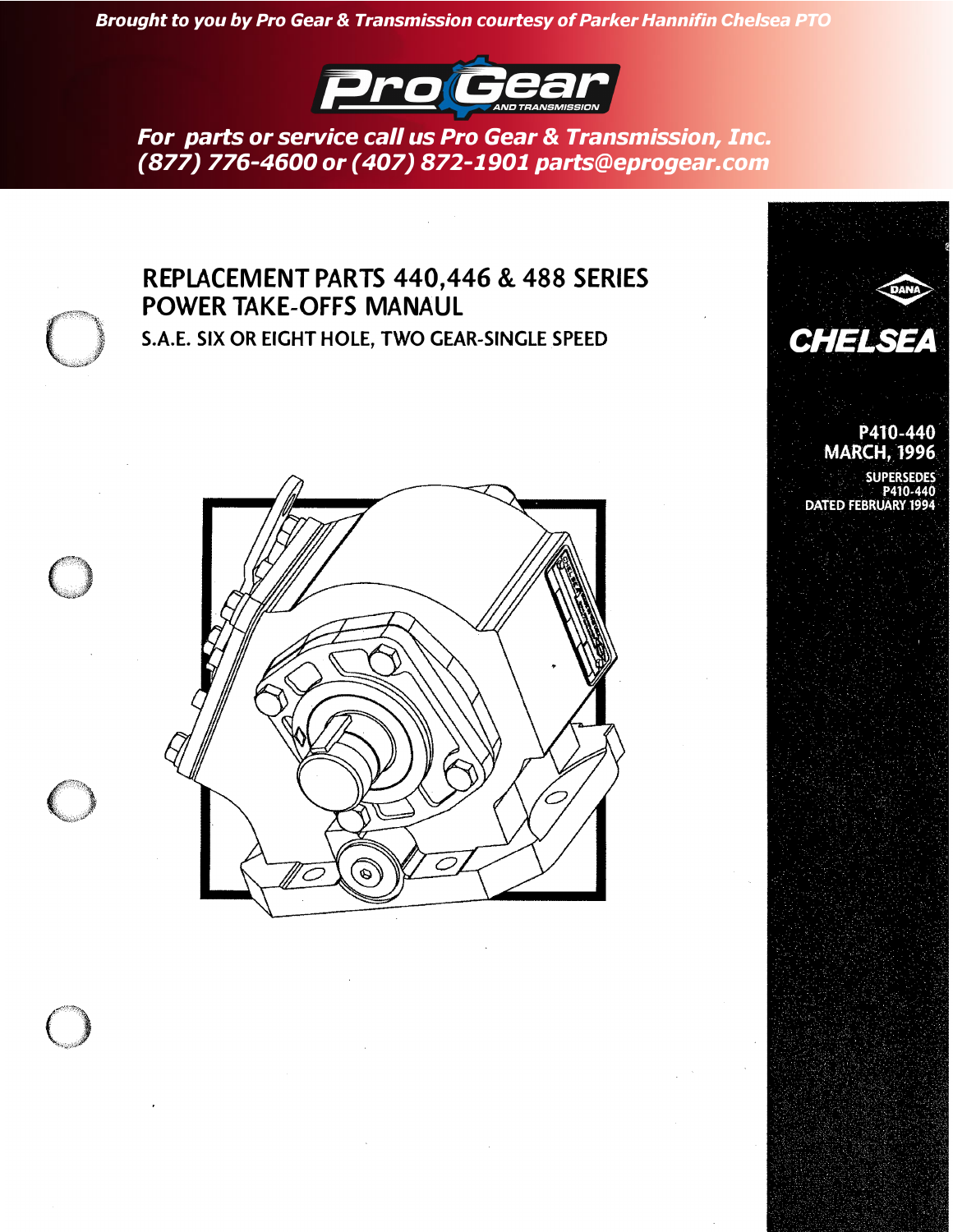# For parts or service call us Pro Gear & Transmission, Inc.



**1 (877) 776-4600 (407) 872-1901 parts@eprogear.com 906 W. Gore St. Orlando, FL 32805** 

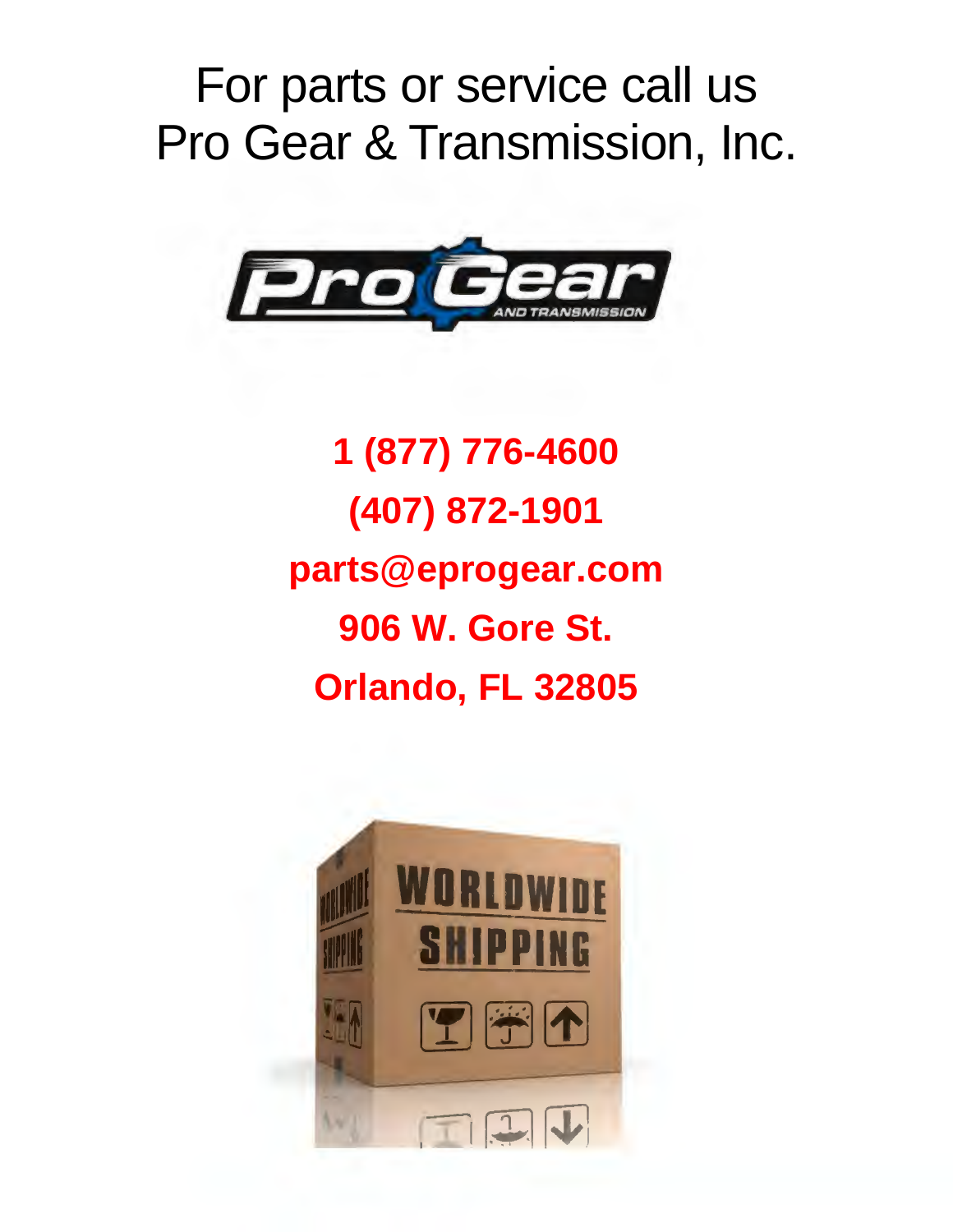*CHELSEA®*   $\bigotimes$ 

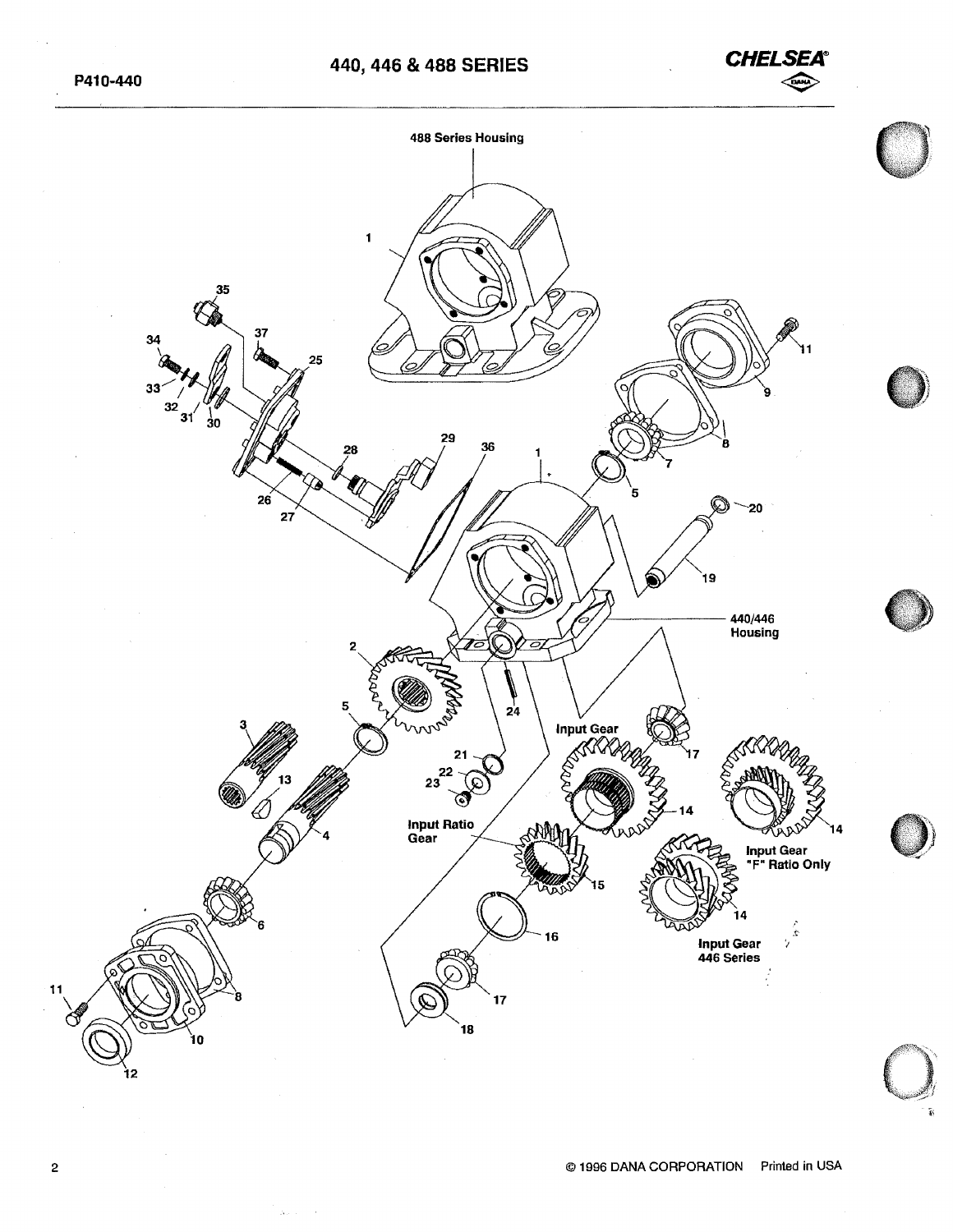

## **440, 446 & 488 SERIES**

| <b>Item</b><br><b>Part Number</b> |                                         | <b>Description</b>                                                                   | Quantity       |                   |                |  |
|-----------------------------------|-----------------------------------------|--------------------------------------------------------------------------------------|----------------|-------------------|----------------|--|
|                                   |                                         |                                                                                      | 440            | 446               | 488            |  |
| $\mathbf{1}$                      | 1-P-495X<br>$1 - P - 496X$              | HOUSING, Standard Mount (Includes Item 24)<br>HOUSING, Deep Mount (Includes item 24) | 1.<br>1        | $\mathbf{1}$<br>1 |                |  |
|                                   | 1-P-499X<br>$1 - P - 527$               | HOUSING, 8-Bolt Standard Mount (Includes Item 24)<br>HOUSING, Special for JATCO      | 1              |                   |                |  |
| 2                                 | See Chart Pgs. 14, 16, 17               | OUTPUT GEAR                                                                          |                |                   |                |  |
| з<br>4                            | See Chart Pg. 19<br>3-P-202             | OUTPUT SHAFT, Pump Mount<br>OUTPUT SHAFT, Standard 1 1/4" Rd. 5/16 K.W. .            |                |                   |                |  |
| 5                                 | 378391                                  |                                                                                      | 2              | 2                 | 2              |  |
| 6<br>7                            | 550397<br>550532                        | BEARING CONE<br>BEARING CONE                                                         | 1              |                   |                |  |
| 8                                 | 22-P-24-1                               | BEARING CAP GASKET (.010)                                                            | A.R.           | A.R.              | A.R.           |  |
|                                   | 22-P-24-2<br>22-P-24-3                  | BEARING CAP GASKET (.020)<br>BEARING CAP GASKET (.015)                               | A.R.<br>A.R.   | A.R.<br>A.R.      | A.R.<br>A.R.   |  |
| 9                                 | 328274X                                 | BEARING CAP ASS'Y, Closed End                                                        | 1              | 1                 |                |  |
| N.S.                              | 550221                                  | BEARING RACE                                                                         | 1              |                   |                |  |
| 10                                | 328273X                                 | BEARING CAP ASS'Y, Open End                                                          |                |                   |                |  |
| N.S.                              | 550221<br>See Chart Pg. 19              | BEARING RACE<br>BEARING CAP ASS'Y, Pump Mount                                        |                |                   |                |  |
| 11                                | 378430-10                               | HEX CAPSCREW .312-18 x 1.000"                                                        | 4              | 4                 | 4              |  |
| 12                                | See Chart Pg. 19                        |                                                                                      |                |                   |                |  |
| 13                                | 28-P-216<br>500007-29                   | OIL SEAL, Standard Output Shaft<br>WOODRUFF KEY                                      |                |                   |                |  |
| 14<br>15                          | See Chart Pg. 13-17<br>See Chart Pg. 17 | INPUT GEAR $\ldots \ldots \ldots \ldots \ldots \ldots \ldots$<br>INPUT RATIO GEAR    | 1.             |                   | 1              |  |
| 16                                | 379522                                  |                                                                                      | 1.             | 1.                |                |  |
| 17                                | 550439<br>$-1$                          | ost BEARING CONE                                                                     | $\overline{2}$ | $\overline{2}$    | $\overline{2}$ |  |
| 18                                | $14 - P - 15$<br>-ጊ                     | SPACER, Input Gear                                                                   | A.R.           | A.R.              | A.R.           |  |
| 19                                | $9 - P - 74$<br>$-3$<br>$9 - P - 76$    | IDLER SHAFT, Standard<br>IDLER SHAFT, Pressure Lube                                  |                | 1<br>1            |                |  |
| 20                                | 28-P-191                                |                                                                                      |                | 1                 |                |  |
| 21<br>22                          | 28-P-190<br>379542                      |                                                                                      |                |                   |                |  |
| 23                                | 379484                                  | RETAINER, O-RING<br>STRAIGHT THREAD HEX SOCKET                                       | 1              | 1                 |                |  |
| 24                                | 500597-14                               | ROLL PIN (1" long), Deep Mount                                                       | 1              | 1                 |                |  |
|                                   | 500597-16                               | ROLL PIN (1.125" long), Standard Mount                                               |                | 1                 |                |  |
|                                   |                                         | <b>CABLE CONTROL COVER ASSEMBLIES</b><br>FOR RATIOS Q, W, & X                        |                |                   |                |  |
|                                   | 329119-1X                               | ASSEMBLIES 3 & 6                                                                     | 1.             |                   |                |  |
|                                   | 329119-2X                               | ASSEMBLIES $485$                                                                     | 1.             |                   |                |  |
|                                   | 329121-1X                               | FOR RATIOS F, L, R, S, & U<br>ASSEMBLIES 3 & 6                                       | 1.             |                   |                |  |
|                                   | 329121-2X                               | $ASSEMBLIES 4 8 5      $                                                             | 1.             |                   |                |  |
|                                   |                                         | FOR RATIOS Q & W                                                                     |                |                   |                |  |
|                                   | 329151-1X<br>329151-2X                  | ASSEMBLIES 3 & 6<br>$ASSEMBLIES 4 8 5      $                                         |                | 1<br>1            |                |  |
|                                   |                                         | FOR RATIOS R, S & U                                                                  |                |                   |                |  |
|                                   | 329152-1X                               | ASSEMBLIES 3 & 6                                                                     |                | 1.                |                |  |
|                                   | 329152-2X                               | ASSEMBLIES 4 & 5                                                                     |                | 1.                |                |  |

N.S. - Not Shown A.R. - As Required **Table continued on following page.** 

3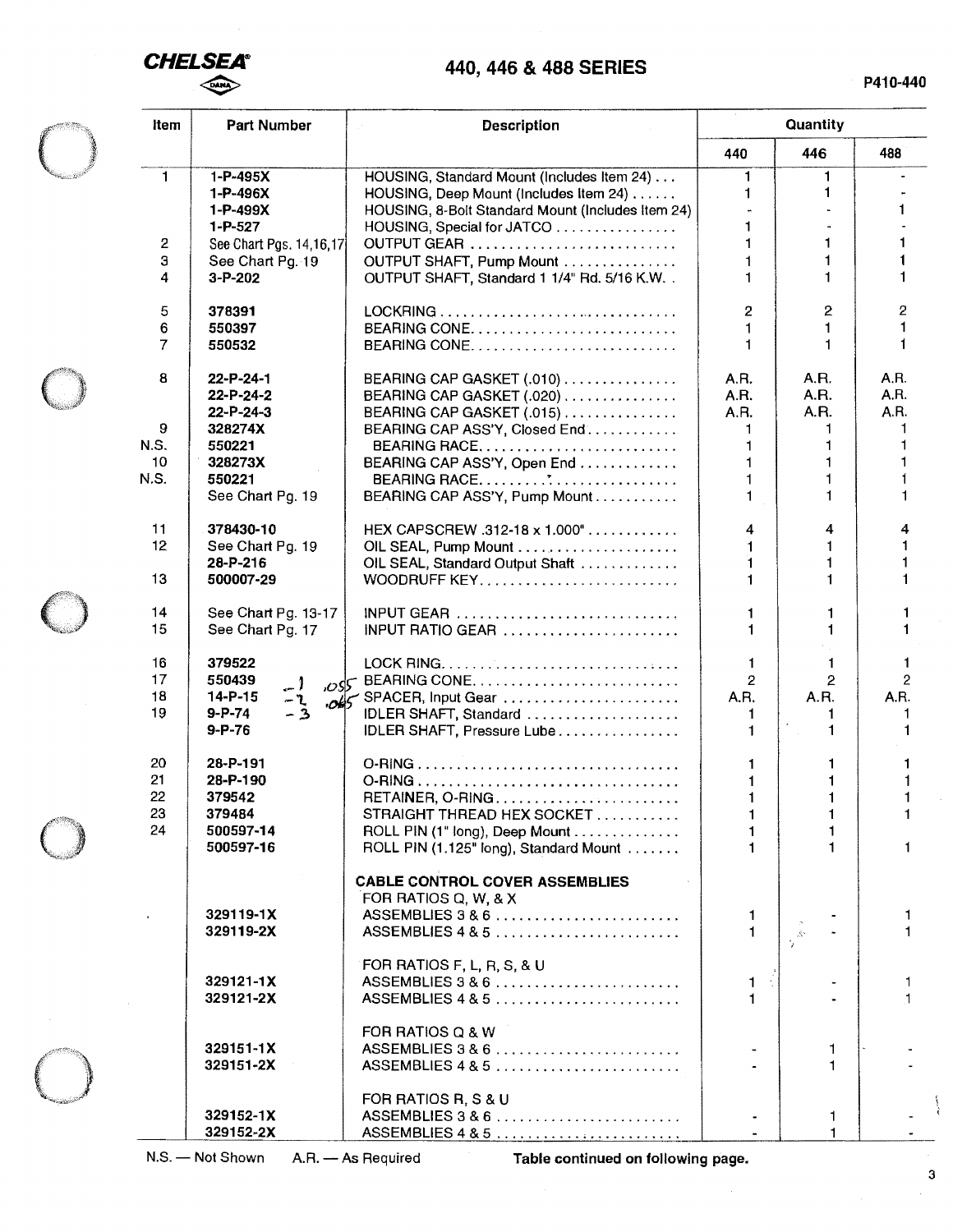#### P410-440



| <b>Part Number</b><br>Item |                        | <b>Description</b>                                                             | Quantity                 |              |               |  |
|----------------------------|------------------------|--------------------------------------------------------------------------------|--------------------------|--------------|---------------|--|
|                            |                        |                                                                                | 440                      | 446          | 488           |  |
|                            |                        | All the shift cover assemblies shown on previous page include items 25 thru 35 |                          |              |               |  |
| 25                         | 34-P-74                | SHIFTER COVER                                                                  | 1                        | 1            | 1             |  |
| 26                         | $37 - P - 19$          |                                                                                | 1                        | 1            | 1             |  |
| 27                         | 63-P-16                |                                                                                |                          | 1            | 1             |  |
| 28                         | 28-P-191               |                                                                                | 1.                       | 1            | 1             |  |
|                            |                        |                                                                                |                          |              |               |  |
|                            |                        | POST & PLATE ASS'Y FOR RATIOS Q, W, & X                                        |                          |              |               |  |
| 29                         | 329118-1X              | FOR ASSEMBLIES 3 & 6                                                           | 1                        | 1            | 1             |  |
|                            | 329118-2X              | FOR ASSEMBLIES 4 & 5                                                           | 1                        | 1            | 1             |  |
|                            |                        |                                                                                |                          |              |               |  |
|                            |                        | POST & PLATE ASS'Y FOR RATIOS F, L, R, S & U                                   |                          |              |               |  |
| 29                         | 329120-1X or           | FOR ASSEMBLIES 3 & 6                                                           | 1.                       | 1            | 1             |  |
|                            | 329120-2X              | FOR ASSEMBLIES 4 & 5                                                           | 1                        | 1            | 1             |  |
|                            |                        |                                                                                |                          |              | 1             |  |
| 30                         | 378004                 | SHIFTER LEVER                                                                  | 1                        | 1<br>1       |               |  |
| 31                         | $51 - P - 22$          |                                                                                |                          | 1            | 1             |  |
| 32<br>33                   | 500365-22<br>500356-10 | LOCK WASHER $\ldots \ldots \ldots \ldots \ldots \ldots \ldots \ldots$          |                          |              |               |  |
| 34                         | 500409-6               |                                                                                | 1                        |              | 1             |  |
|                            |                        |                                                                                |                          |              |               |  |
| 35                         | 379639                 | INDICATOR SWITCH, Pin Style                                                    | 1                        |              | $\mathbf{1}$  |  |
|                            | 379652                 | INDICATOR SWITCH, Pin Style                                                    |                          | 1            |               |  |
| 36                         | $35 - P - 8$           | GASKET, SHIFT COVER                                                            | 1.                       | $\mathbf{1}$ | 1             |  |
| 37                         | 378430-9               | HEX CAPSCREW .312-18 X .875.                                                   | 4                        | 4            | 4             |  |
|                            |                        |                                                                                |                          |              |               |  |
|                            |                        | PARTS SHIPPED LOOSE                                                            |                          |              |               |  |
|                            | 328170-200X            | STUD KIT (For pump mounts AF, AZ, FF,                                          |                          |              |               |  |
|                            |                        | LB, LC, LF, XE, XK, XO, XP & XQ) $\ldots \ldots \ldots$                        | $\overline{\phantom{a}}$ |              | 1             |  |
|                            | 328170-127X            |                                                                                |                          |              | 1             |  |
|                            | 328170-76X             |                                                                                | 1                        | 1            |               |  |
|                            | 328170-77X             |                                                                                | 1                        | 1            |               |  |
|                            | 7170-72X               | STUD KIT, Metric Standard Mount                                                | 1                        |              |               |  |
|                            | 328346-10X             | CABLE CONTROL ASSEMBLY                                                         | 1                        | 1.           | 1             |  |
|                            |                        | (Includes 378441-10 Cable and 378502 Knob)                                     |                          |              |               |  |
|                            |                        |                                                                                |                          |              |               |  |
|                            | 328380X                | WIRE CONTROL PARTS BAG                                                         | 1                        | 1            | 1             |  |
|                            | 328388-37X             | AIR SHIFT INSTALLATION KIT                                                     | 1                        | 1.           |               |  |
|                            | 328388-47X             | ELECTRIC/AIR INSTALLATION KIT 12V.                                             |                          |              |               |  |
|                            | 328388-48X             | ELECTRIC/AIR INSTALLATION KIT 24V                                              | 1                        | 1            |               |  |
|                            | 329166-12X             | ELECTRIC SHIFT INSTALLATION KIT 12V                                            | 1                        | 1.           |               |  |
|                            | 328388-69X             | COMBO VALVE KIT, Converts single air to dual air.                              |                          | 1            |               |  |
|                            | 328751X                | INDICATOR LIGHT INSTALLATION KIT                                               | $\mathbf{1}$             | 1            |               |  |
|                            | 68-P-18                |                                                                                | $\sim 10$                |              |               |  |
|                            | 378978                 |                                                                                |                          | 1            | $\mathcal{L}$ |  |
|                            | 378884                 | 9-AMP FUSE HOLDER                                                              |                          |              |               |  |
|                            | 379319                 | INDICATOR SWITCH BOOT                                                          |                          | 1            |               |  |
|                            |                        | PUMP MOUNTING KIT ("XR" Output)                                                | 1                        | 1            | 1             |  |
|                            | 328711X<br>328948-6X   | <b>GASKETS &amp; INSTALLATION INSTRUCTIONS</b>                                 |                          | 1.           |               |  |
|                            | 328948-8X              | GASKETS & INSTALLATION INSTRUCTIONS                                            |                          |              | 1             |  |
|                            |                        |                                                                                |                          |              |               |  |



)



4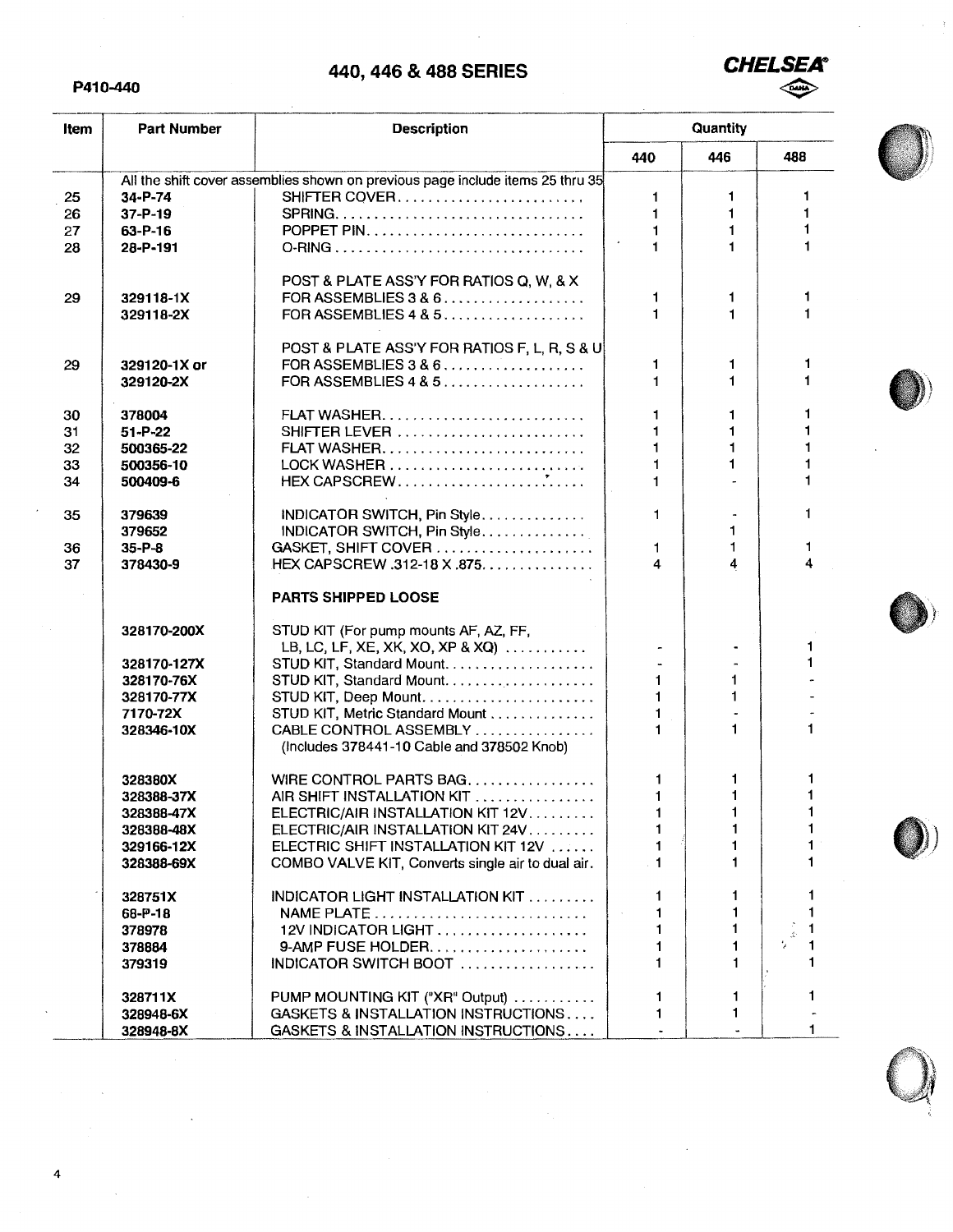

# **SERVICE KITS**

| ltem | <b>Part Number</b> | <b>Description</b>                             |                | Quantity       |                |
|------|--------------------|------------------------------------------------|----------------|----------------|----------------|
|      |                    |                                                | 440            | 446            | 488            |
|      |                    | <b>SERVICE AND REPAIR KITS</b>                 |                |                |                |
|      | 329202X            | SERVICE KIT (Includes 379639, 379640 & 379252) | 1              |                |                |
|      | 329218X            | SERVICE KIT (Includes 379640 & 379252)         | 1              | 1              |                |
|      | 329221X            | SERVICE KIT (Includes 379652, 379640 & 379252) |                | 1              |                |
|      | 328356-13X         | GASKET & SEAL KIT                              | 1              | 1              |                |
|      | 328356-50X         | GASKET & SEAL KIT                              |                |                |                |
|      | 328356-15X         | SHIFT COVER SEAL KIT (Cable Control)           | 1              | 1              |                |
|      | 328356-17X         | SHIFT COVER SEAL KIT (Air Shift)               | $\mathbf{1}$   | 1              |                |
|      | 328356-26X         | SHIFT COVER SEAL KIT (Lever Control)           |                | $\blacksquare$ |                |
|      | 329143X            | SHIFT SHAFT COVER KIT                          | $\blacksquare$ |                |                |
|      |                    | (Includes Items 60, 61, 62 on pg. 7)           |                |                |                |
|      | 328594-8X          | REPAIR KIT, Standard Idler Shaft               |                |                |                |
|      |                    | (Contains Items Listed Below)                  |                |                |                |
|      | $9 - P - 74$       | IDLER SHAFT                                    | $\mathbf{1}$   | $\mathbf 1$    | 1              |
|      | $14 - P - 15 - 1$  | SPACER, Input Gear (.055)                      | $\overline{2}$ | 2              | 2              |
|      | 14-P-15-2          | SPACER, Input Gear (.060) *                    | $\overline{2}$ | $\overline{c}$ | $\overline{c}$ |
|      | $14 - P - 15 - 3$  | SPACER, Input Gear (.065)                      | $\overline{2}$ | $\overline{2}$ | $\overline{2}$ |
|      | 379484             | HEX SOCKET, Straight Thread                    |                | $\blacksquare$ |                |
|      | 379542             |                                                |                | 1              |                |
|      | 28-P-190           |                                                | $\mathbf{1}$   | 1              |                |
|      | 28-P-191           |                                                |                | 1              |                |
|      | 550439             |                                                | 2              | 2              | 2              |
|      | 328594-9X          | REPAIR KIT, Pressure Lube Idler Shaft          |                |                |                |
|      |                    | (Contains Items Listed Below)                  |                |                |                |
|      | $9 - P - 76$       | IDLER SHAFT, Pressure Lubed                    | 1              | 1              | 1              |
|      | 14-P-15-1          | SPACER, Input Gear (.055)                      | $\overline{2}$ | 2              | 2              |
|      | 14-P-15-2          | SPACER, Input Gear (.060)                      | $\overline{2}$ | 2              | $\overline{2}$ |
|      | $14 - P - 15 - 3$  | SPACER, Input Gear (.065)                      | $\overline{2}$ | $\overline{2}$ | 2              |
|      | 379484             | HEX SOCKET, Straight Thread                    | $\blacksquare$ | 1              |                |
|      | 379542             |                                                | 1              |                |                |
|      | 28-P-190           |                                                | 1              |                |                |
|      | 28-P-191           |                                                | $\blacksquare$ | 1              |                |
|      | 550439             | BEARING CONE                                   | $\overline{c}$ | $\overline{c}$ | 2              |
|      | 500841-1           | 90° ELBOW                                      | 1              | $\blacksquare$ |                |



5

 $\frac{d^2}{2g}$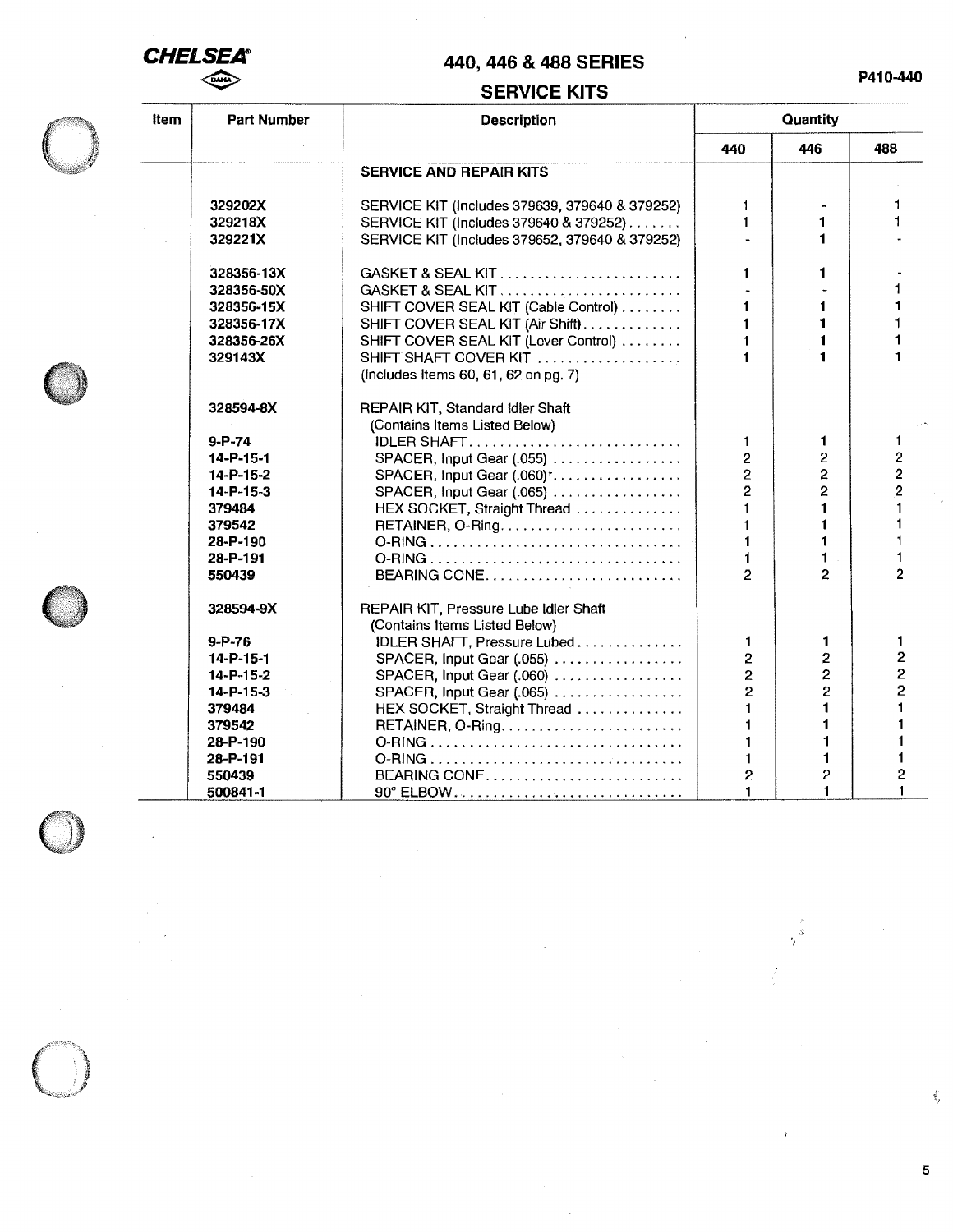

 $\bullet$ 

### E-Z SHIFT™ PARTS ("Z" Designator)



| Item | <b>Part Number</b> | <b>Description</b>                                                                   | Quantity             |                |          |  |
|------|--------------------|--------------------------------------------------------------------------------------|----------------------|----------------|----------|--|
|      |                    |                                                                                      | 440                  | 446            | 488      |  |
|      | 329165-1X          | SHIFT COVER ASSEMBLY 12V (Ass'y 3 & 6)                                               | 1.                   |                |          |  |
|      | 329165-2X          | SHIFT COVER ASSEMBLY 12V (Ass'y 4 & 5)                                               |                      |                |          |  |
|      | 329169-1X          | SHIFT COVER ASSEMBLY 12V (Ass'y 3 & 6)                                               |                      |                |          |  |
|      | 329169-2X          | SHIFT COVER ASSEMBLY 12V (Ass'y 4 & 5)                                               |                      |                |          |  |
|      |                    | All the assemblies shown above include items 38 thru 46                              |                      |                |          |  |
| 38   | 34-P-76            | <b>SHIFT COVER</b>                                                                   |                      |                |          |  |
| 39   | 32-P-166           |                                                                                      |                      |                |          |  |
| 40   | 329162-12X         | ELECTRIC SHIFT ASS'Y                                                                 | 1                    |                |          |  |
| 41   | 378447-4           | SOCKET HEAD CAPSCREW                                                                 | $\blacksquare$       | $\blacksquare$ |          |  |
| 42   | 28-P-207           |                                                                                      |                      |                |          |  |
| 43   | 379639             | INDICATOR SWITCH                                                                     |                      |                |          |  |
|      | 379652             | INDICATOR SWITCH                                                                     |                      |                |          |  |
| 44   | $35 - P - 14$      | GASKET, Shifter Shaft Cover.                                                         |                      |                |          |  |
| 45   | 65-P-23            | SHIFTER SHAFT COVER                                                                  | 1                    | 1              |          |  |
| 46   | 378430-4           | HEX CAPSCREW .312-18 x .500"                                                         | 4                    | $\overline{4}$ | 4        |  |
| 47   | 378430-8           | HEX CAPSCREW .312-18 x .750"                                                         | 4                    | 4              | 4        |  |
| 48   | $35 - P - 8$       |                                                                                      |                      |                |          |  |
|      |                    | <b>E-Z SHIFT CONVERSION KITS</b>                                                     |                      |                | $5^{25}$ |  |
|      | 328390-138X        | CABLE TO E-Z SHIFT $(Ass'y 3 & 6)$                                                   | 1                    |                |          |  |
|      | 328390-139X        | CABLE TO E-Z SHIFT (Ass'y 4 & 5)                                                     |                      |                |          |  |
|      | 328390-141X        | CABLE TO E-Z SHIFT - Q & W Ratios Only                                               |                      |                |          |  |
|      |                    | $(Ass'y 3 & 6) \ldots \ldots \ldots \ldots \ldots \ldots \ldots \ldots$              |                      |                |          |  |
|      | 328390-142X        | CABLE TO E-Z SHIFT - Q & W Ratios Only                                               |                      |                |          |  |
|      |                    | $(Ass\prime y 4 8 5) \ldots \ldots \ldots \ldots \ldots \ldots \ldots \ldots \ldots$ | $\ddot{\phantom{0}}$ | $\sim$ 1       |          |  |
|      | 328390-143X        | CABLE TO E-Z SHIFT - R, S & U Ratios Only                                            |                      |                |          |  |
|      |                    | $(Ass\' \vee 3 \& 6) \dots \dots \dots \dots \dots \dots \dots \dots \dots \dots$    | $\blacksquare$       |                |          |  |
|      | 328390-144X        | CABLE TO E-Z SHIFT - R, S & U Ratios Only                                            |                      |                |          |  |
|      |                    | $(Ass'y 4 & 5) \ldots \ldots \ldots \ldots \ldots \ldots \ldots$                     |                      | 1              |          |  |
|      | 328390-140X        | LEVER TO E-Z SHIFT                                                                   | 1.                   | $\mathbf 1$    |          |  |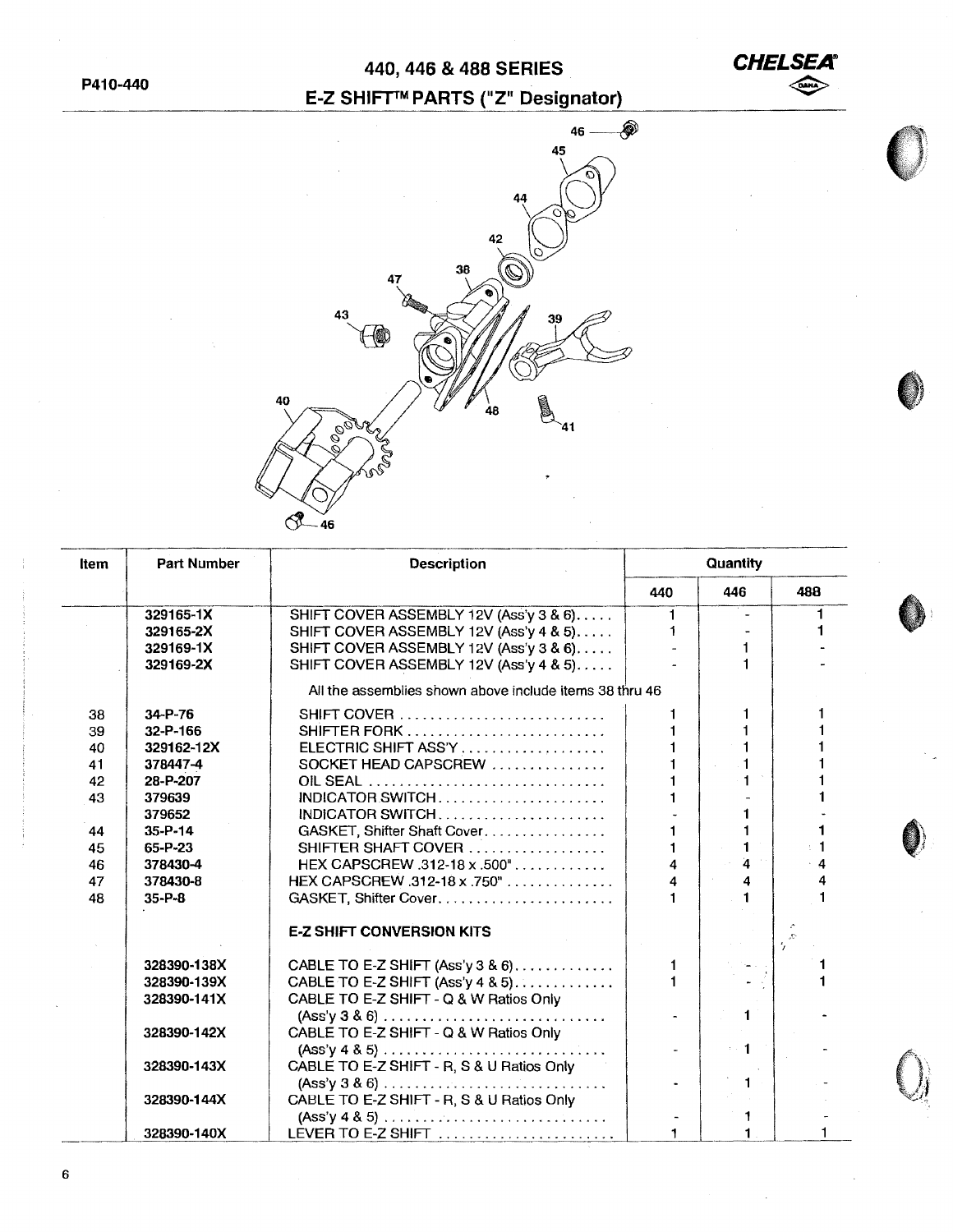# **CHELSEA** 440, 446 & 488 SERIES LEVER CONTROL PARTS ("Y" Designator)



| ltem | Part Number    | <b>Description</b>                              | <b>Quantity</b> |                 |     |  |
|------|----------------|-------------------------------------------------|-----------------|-----------------|-----|--|
|      |                |                                                 | 440             | 446             | 488 |  |
|      | 329035-1X      | LEVER CONTROL ASS'Y (Ass'y $3 & 6$ )            |                 | ٠               |     |  |
|      | 329035-2X      | LEVER CONTROL ASS'Y (Ass'y 4 & 5)               |                 |                 |     |  |
|      | 329040-1X      | LEVER CONTROL ASS'Y (Ass'y 3 & 6)               |                 |                 |     |  |
|      | 329040-2X      | LEVER CONTROL ASS'Y (Ass'y 4 & 5). $\dots$      |                 |                 |     |  |
|      |                | Assemblies shown above include items 49 thru 62 |                 |                 |     |  |
| 49   | 34-P-87        |                                                 |                 |                 |     |  |
| 50   | $32 - P - 166$ | SHIFTER FORK                                    |                 |                 |     |  |
| 51   | 11-P-112       |                                                 |                 | $\sim \gamma$ . |     |  |
| 52   | 378447-4       | SOCKET HEAD CAPSCREW                            |                 |                 |     |  |
| 53   | 28-P-207       |                                                 |                 |                 |     |  |
| 54   | 500381-3       | HEX LOCK NUT .375-24                            |                 | - 10            |     |  |
| 55   | $36 - P - 1$   |                                                 |                 |                 |     |  |
| 56   | 379639         |                                                 |                 |                 |     |  |
|      | 379652         | INDICATOR SWITCH                                |                 |                 |     |  |
| 57   | 378002         | POPPET BALL                                     |                 |                 |     |  |
| 58   | $37 - P - 41$  | POPPET SPRING                                   |                 |                 |     |  |
| 59   | 378554         | POPPET CAP                                      |                 |                 |     |  |
| 60   | $35 - P - 14$  | GASKET, Shift Shaft Cover                       |                 |                 |     |  |
| 61   | $65 - P - 23$  | SHIFTER SHAFT COVER                             |                 |                 |     |  |
| 62   | 378430-4       | HEX CAPSCREW                                    | 2               | 2               |     |  |
| 63   | $35 - P - 8$   | GASKET, Shift Cover                             |                 |                 |     |  |
| 64   | 378430-8       | HEX CAPSCREW .312-18 X.750                      | 4               | 4               |     |  |

 $\dot{\xi}_t$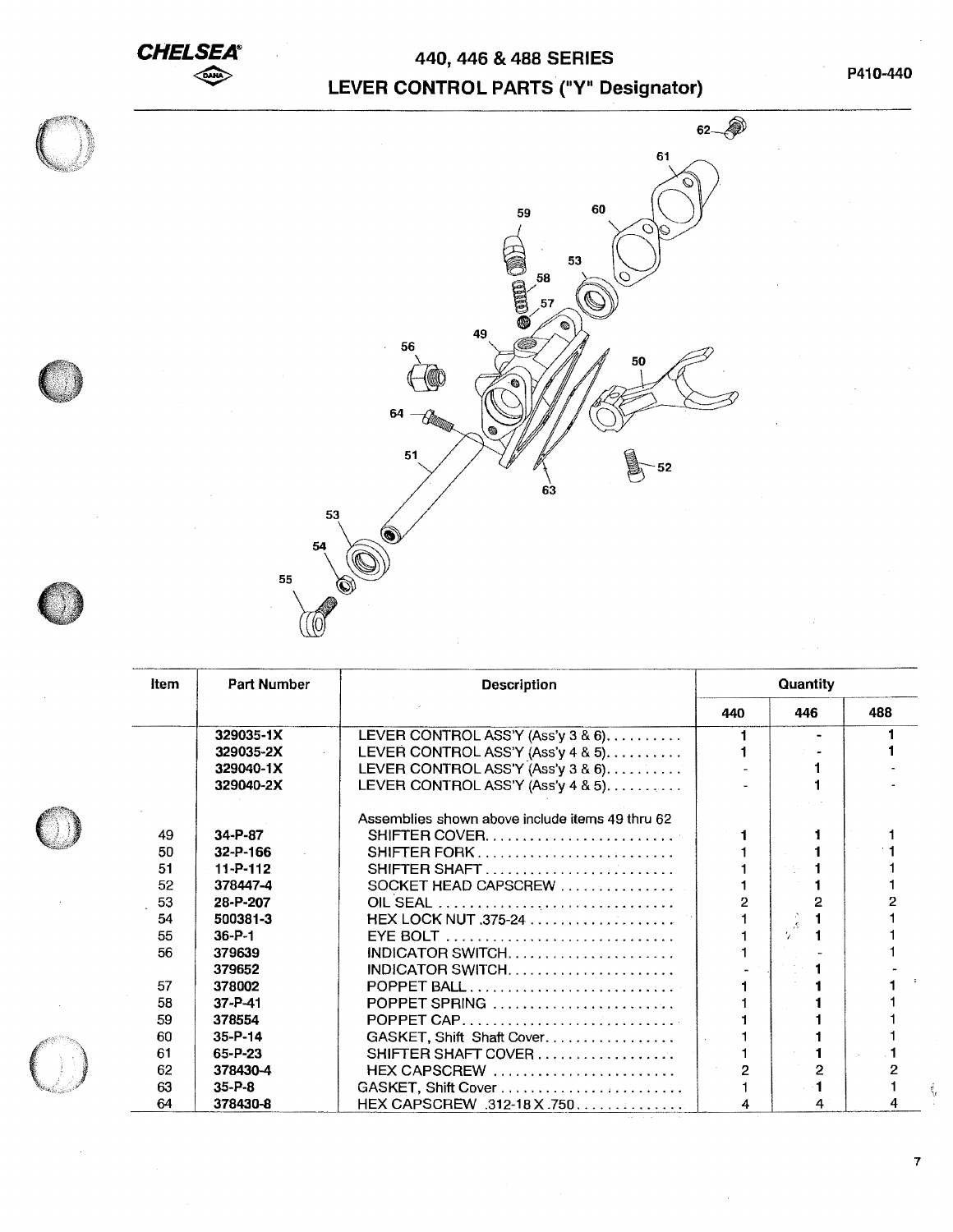**P410-440** 

# **440, 446 & 488 SERIES AIR CONTROL PARTS**





B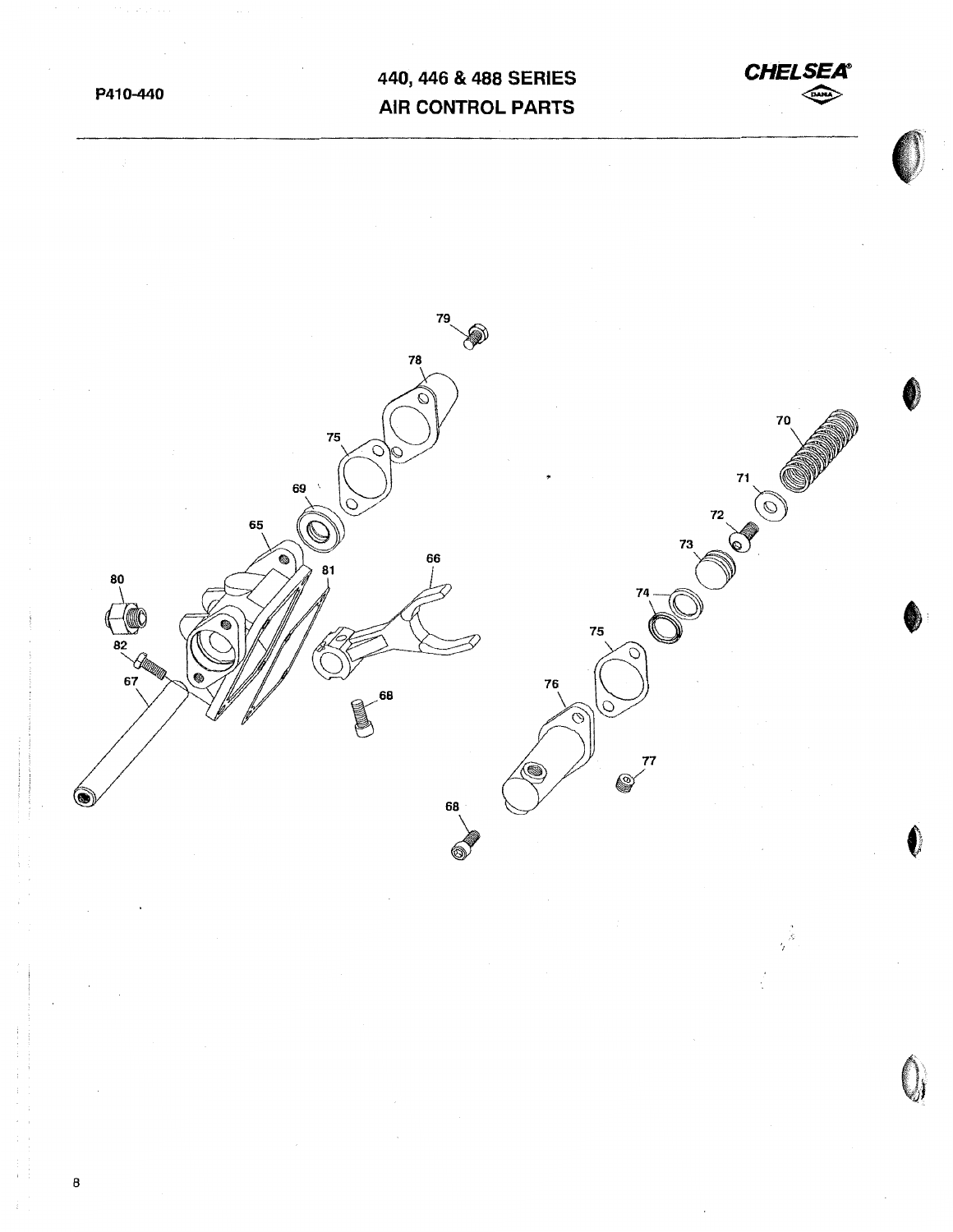## **CHELSEA®**  $\iff$

# 440, 446 & 488 SERIES

**P410-440** 

## AIR CONTROL PARTS ("A" Designator)

| 446<br>.488<br>440<br>$\mathbf{1}$<br>329036-1X<br>SHIFT COVER ASSEMBLY (Ass'y 3 & 6)<br>$\omega$<br>$\mathbf{1}$<br>329036-2X<br>SHIFT COVER ASSEMBLY (Ass'y 4 & 5)<br>SHIFT COVER ASSEMBLY (Ass'y 3 & 6)<br>1<br>329042-1X<br>$\blacksquare$<br>1<br>SHIFT COVER ASSEMBLY (Ass'y 4 & 5)<br>329042-2X<br>Assemblies shown above include items 65 thru 80<br>$\mathbf{1}$<br>34-P-76<br>SHIFTER COVER $\ldots \ldots \ldots \ldots \ldots \ldots \ldots$<br>1<br>65 ·<br>1<br>1<br><b>SHIFTER FORK</b><br>66<br>32-P-166<br>$\mathbf{1}$<br>1<br>11-P-112<br>SHIFTER SHAFT<br>67<br>3<br>SOCKET HEAD CAPSCREW .312-18 x .750°<br>3<br>68<br>378447-4<br>$\blacksquare$<br>1<br>69<br>28-P-207<br>$\mathbf{1}$<br>RETURN SPRING<br>$\mathbf{1}$<br>70<br>37-P-25<br>$\blacksquare$<br>71<br>$\blacksquare$<br>378462<br>BUTTON HEAD CAPSCREW<br>72<br>$\blacktriangleleft$<br>$\mathbf{1}$<br>378908<br>1<br>1<br>73<br>PISTON<br>66-P-4<br>$\overline{c}$<br>$\overline{c}$<br>BLOCK VEE RING<br>74<br>28-P-256<br>$\overline{2}$<br>$\overline{a}$<br>75<br>GASKET, Shifter Shaft Cover<br>$35 - P - 14$<br>1<br>$\mathbf{1}$<br>76<br>65-P-14<br>$CYLINDER$<br>1<br>$\blacksquare$<br>77<br>379231<br>78<br>SHIFTER SHAFT COVER<br>$\blacksquare$<br>1<br>65-P-23<br>$\overline{a}$<br>$\overline{2}$<br>HEX CAPSCREW.312-18 x.500"<br>79<br>378430-4<br>$\mathbf{1}$<br>80<br>379639<br>INDICATOR SWITCH. $\ldots \ldots \ldots \ldots \ldots \ldots$<br>$\overline{a}$<br>1<br>379652<br>$\blacksquare$<br>$\mathbf{1}$<br>$35 - P - B$<br>GASKET, Shift Cover<br>81<br>82<br>378430-8<br>HEX CAPSCREW .312-18 X .750<br>4<br>4<br><b>AIR SHIFT CONVERSION KITS</b> |   |
|-------------------------------------------------------------------------------------------------------------------------------------------------------------------------------------------------------------------------------------------------------------------------------------------------------------------------------------------------------------------------------------------------------------------------------------------------------------------------------------------------------------------------------------------------------------------------------------------------------------------------------------------------------------------------------------------------------------------------------------------------------------------------------------------------------------------------------------------------------------------------------------------------------------------------------------------------------------------------------------------------------------------------------------------------------------------------------------------------------------------------------------------------------------------------------------------------------------------------------------------------------------------------------------------------------------------------------------------------------------------------------------------------------------------------------------------------------------------------------------------------------------------------------------------------------------------------------------------------------------------------------------------------------------------------|---|
|                                                                                                                                                                                                                                                                                                                                                                                                                                                                                                                                                                                                                                                                                                                                                                                                                                                                                                                                                                                                                                                                                                                                                                                                                                                                                                                                                                                                                                                                                                                                                                                                                                                                         |   |
|                                                                                                                                                                                                                                                                                                                                                                                                                                                                                                                                                                                                                                                                                                                                                                                                                                                                                                                                                                                                                                                                                                                                                                                                                                                                                                                                                                                                                                                                                                                                                                                                                                                                         | 1 |
|                                                                                                                                                                                                                                                                                                                                                                                                                                                                                                                                                                                                                                                                                                                                                                                                                                                                                                                                                                                                                                                                                                                                                                                                                                                                                                                                                                                                                                                                                                                                                                                                                                                                         | 1 |
|                                                                                                                                                                                                                                                                                                                                                                                                                                                                                                                                                                                                                                                                                                                                                                                                                                                                                                                                                                                                                                                                                                                                                                                                                                                                                                                                                                                                                                                                                                                                                                                                                                                                         |   |
|                                                                                                                                                                                                                                                                                                                                                                                                                                                                                                                                                                                                                                                                                                                                                                                                                                                                                                                                                                                                                                                                                                                                                                                                                                                                                                                                                                                                                                                                                                                                                                                                                                                                         |   |
|                                                                                                                                                                                                                                                                                                                                                                                                                                                                                                                                                                                                                                                                                                                                                                                                                                                                                                                                                                                                                                                                                                                                                                                                                                                                                                                                                                                                                                                                                                                                                                                                                                                                         |   |
|                                                                                                                                                                                                                                                                                                                                                                                                                                                                                                                                                                                                                                                                                                                                                                                                                                                                                                                                                                                                                                                                                                                                                                                                                                                                                                                                                                                                                                                                                                                                                                                                                                                                         | 1 |
|                                                                                                                                                                                                                                                                                                                                                                                                                                                                                                                                                                                                                                                                                                                                                                                                                                                                                                                                                                                                                                                                                                                                                                                                                                                                                                                                                                                                                                                                                                                                                                                                                                                                         |   |
|                                                                                                                                                                                                                                                                                                                                                                                                                                                                                                                                                                                                                                                                                                                                                                                                                                                                                                                                                                                                                                                                                                                                                                                                                                                                                                                                                                                                                                                                                                                                                                                                                                                                         | 1 |
|                                                                                                                                                                                                                                                                                                                                                                                                                                                                                                                                                                                                                                                                                                                                                                                                                                                                                                                                                                                                                                                                                                                                                                                                                                                                                                                                                                                                                                                                                                                                                                                                                                                                         | 3 |
|                                                                                                                                                                                                                                                                                                                                                                                                                                                                                                                                                                                                                                                                                                                                                                                                                                                                                                                                                                                                                                                                                                                                                                                                                                                                                                                                                                                                                                                                                                                                                                                                                                                                         |   |
|                                                                                                                                                                                                                                                                                                                                                                                                                                                                                                                                                                                                                                                                                                                                                                                                                                                                                                                                                                                                                                                                                                                                                                                                                                                                                                                                                                                                                                                                                                                                                                                                                                                                         |   |
|                                                                                                                                                                                                                                                                                                                                                                                                                                                                                                                                                                                                                                                                                                                                                                                                                                                                                                                                                                                                                                                                                                                                                                                                                                                                                                                                                                                                                                                                                                                                                                                                                                                                         |   |
|                                                                                                                                                                                                                                                                                                                                                                                                                                                                                                                                                                                                                                                                                                                                                                                                                                                                                                                                                                                                                                                                                                                                                                                                                                                                                                                                                                                                                                                                                                                                                                                                                                                                         |   |
|                                                                                                                                                                                                                                                                                                                                                                                                                                                                                                                                                                                                                                                                                                                                                                                                                                                                                                                                                                                                                                                                                                                                                                                                                                                                                                                                                                                                                                                                                                                                                                                                                                                                         |   |
|                                                                                                                                                                                                                                                                                                                                                                                                                                                                                                                                                                                                                                                                                                                                                                                                                                                                                                                                                                                                                                                                                                                                                                                                                                                                                                                                                                                                                                                                                                                                                                                                                                                                         | 2 |
|                                                                                                                                                                                                                                                                                                                                                                                                                                                                                                                                                                                                                                                                                                                                                                                                                                                                                                                                                                                                                                                                                                                                                                                                                                                                                                                                                                                                                                                                                                                                                                                                                                                                         | 2 |
|                                                                                                                                                                                                                                                                                                                                                                                                                                                                                                                                                                                                                                                                                                                                                                                                                                                                                                                                                                                                                                                                                                                                                                                                                                                                                                                                                                                                                                                                                                                                                                                                                                                                         |   |
|                                                                                                                                                                                                                                                                                                                                                                                                                                                                                                                                                                                                                                                                                                                                                                                                                                                                                                                                                                                                                                                                                                                                                                                                                                                                                                                                                                                                                                                                                                                                                                                                                                                                         |   |
|                                                                                                                                                                                                                                                                                                                                                                                                                                                                                                                                                                                                                                                                                                                                                                                                                                                                                                                                                                                                                                                                                                                                                                                                                                                                                                                                                                                                                                                                                                                                                                                                                                                                         |   |
|                                                                                                                                                                                                                                                                                                                                                                                                                                                                                                                                                                                                                                                                                                                                                                                                                                                                                                                                                                                                                                                                                                                                                                                                                                                                                                                                                                                                                                                                                                                                                                                                                                                                         | 2 |
|                                                                                                                                                                                                                                                                                                                                                                                                                                                                                                                                                                                                                                                                                                                                                                                                                                                                                                                                                                                                                                                                                                                                                                                                                                                                                                                                                                                                                                                                                                                                                                                                                                                                         | 1 |
|                                                                                                                                                                                                                                                                                                                                                                                                                                                                                                                                                                                                                                                                                                                                                                                                                                                                                                                                                                                                                                                                                                                                                                                                                                                                                                                                                                                                                                                                                                                                                                                                                                                                         |   |
|                                                                                                                                                                                                                                                                                                                                                                                                                                                                                                                                                                                                                                                                                                                                                                                                                                                                                                                                                                                                                                                                                                                                                                                                                                                                                                                                                                                                                                                                                                                                                                                                                                                                         | 1 |
|                                                                                                                                                                                                                                                                                                                                                                                                                                                                                                                                                                                                                                                                                                                                                                                                                                                                                                                                                                                                                                                                                                                                                                                                                                                                                                                                                                                                                                                                                                                                                                                                                                                                         |   |
|                                                                                                                                                                                                                                                                                                                                                                                                                                                                                                                                                                                                                                                                                                                                                                                                                                                                                                                                                                                                                                                                                                                                                                                                                                                                                                                                                                                                                                                                                                                                                                                                                                                                         |   |
| $\mathbf{1}$<br>1<br>328390-85X<br>LEVER TO AIR SHIFT $\ldots \ldots \ldots \ldots \ldots \ldots \ldots$<br>1                                                                                                                                                                                                                                                                                                                                                                                                                                                                                                                                                                                                                                                                                                                                                                                                                                                                                                                                                                                                                                                                                                                                                                                                                                                                                                                                                                                                                                                                                                                                                           |   |
| LEVER TO ELECTRIC OVER AIR 12V<br>1<br>328390-105X                                                                                                                                                                                                                                                                                                                                                                                                                                                                                                                                                                                                                                                                                                                                                                                                                                                                                                                                                                                                                                                                                                                                                                                                                                                                                                                                                                                                                                                                                                                                                                                                                      |   |
| $\blacktriangleleft$<br>LEVER TO ELECTRIC OVER AIR 24V<br>328390-106X                                                                                                                                                                                                                                                                                                                                                                                                                                                                                                                                                                                                                                                                                                                                                                                                                                                                                                                                                                                                                                                                                                                                                                                                                                                                                                                                                                                                                                                                                                                                                                                                   |   |
| $\mathbf 1$<br>CABLE TO AIR (Ass'y 3 & 6)<br>328390-117X                                                                                                                                                                                                                                                                                                                                                                                                                                                                                                                                                                                                                                                                                                                                                                                                                                                                                                                                                                                                                                                                                                                                                                                                                                                                                                                                                                                                                                                                                                                                                                                                                |   |
| $\blacksquare$<br>CABLE TO AIR (Ass'y 4 & 5) $\dots \dots \dots \dots \dots$<br>328390-118X                                                                                                                                                                                                                                                                                                                                                                                                                                                                                                                                                                                                                                                                                                                                                                                                                                                                                                                                                                                                                                                                                                                                                                                                                                                                                                                                                                                                                                                                                                                                                                             |   |
| $\blacksquare$<br>l.<br>CABLE TO AIR (Ass'y $3 & 6$ )<br>328390-125X                                                                                                                                                                                                                                                                                                                                                                                                                                                                                                                                                                                                                                                                                                                                                                                                                                                                                                                                                                                                                                                                                                                                                                                                                                                                                                                                                                                                                                                                                                                                                                                                    |   |
| $\blacktriangleleft$<br>328390-126X<br>CABLE TO AIR (Ass'y 4 & 5) $\dots \dots \dots \dots \dots$                                                                                                                                                                                                                                                                                                                                                                                                                                                                                                                                                                                                                                                                                                                                                                                                                                                                                                                                                                                                                                                                                                                                                                                                                                                                                                                                                                                                                                                                                                                                                                       |   |
| $\mathbf{1}$<br>CABLE TO ELECTRIC/AIR 12V (Ass'y 3 & 6)<br>328390-119X<br>1                                                                                                                                                                                                                                                                                                                                                                                                                                                                                                                                                                                                                                                                                                                                                                                                                                                                                                                                                                                                                                                                                                                                                                                                                                                                                                                                                                                                                                                                                                                                                                                             |   |
| $\mathbf{1}$<br>1<br>328390-120X<br>CABLE TO ELECTRIC/AIR 24V (Ass'y 3 & 6)                                                                                                                                                                                                                                                                                                                                                                                                                                                                                                                                                                                                                                                                                                                                                                                                                                                                                                                                                                                                                                                                                                                                                                                                                                                                                                                                                                                                                                                                                                                                                                                             |   |
| $\mathbf{1}$<br>1<br>328390-121X<br>CABLE TO ELECTRIC/AIR 12V (Ass'y 4 & 5)                                                                                                                                                                                                                                                                                                                                                                                                                                                                                                                                                                                                                                                                                                                                                                                                                                                                                                                                                                                                                                                                                                                                                                                                                                                                                                                                                                                                                                                                                                                                                                                             |   |
| $\mathbf{1}$<br>CABLE TO ELECTRIC/AIR 24V (Ass'y 4 & 5)<br>1<br>328390-122X                                                                                                                                                                                                                                                                                                                                                                                                                                                                                                                                                                                                                                                                                                                                                                                                                                                                                                                                                                                                                                                                                                                                                                                                                                                                                                                                                                                                                                                                                                                                                                                             |   |
| $\mathbf{1}$<br>CABLE TO ELECTRIC/AIR 12V (Ass'y 3 & 6)<br>328390-131X                                                                                                                                                                                                                                                                                                                                                                                                                                                                                                                                                                                                                                                                                                                                                                                                                                                                                                                                                                                                                                                                                                                                                                                                                                                                                                                                                                                                                                                                                                                                                                                                  |   |
| CABLE TO ELECTRIC/AIR 24V (Ass'y 3 & 6)<br>1<br>328390-133X<br>$\ddot{\phantom{1}}$                                                                                                                                                                                                                                                                                                                                                                                                                                                                                                                                                                                                                                                                                                                                                                                                                                                                                                                                                                                                                                                                                                                                                                                                                                                                                                                                                                                                                                                                                                                                                                                     |   |
| CABLE TO ELECTRIC/AIR 12V (Ass'y 4 & 5)<br>1<br>328390-132X                                                                                                                                                                                                                                                                                                                                                                                                                                                                                                                                                                                                                                                                                                                                                                                                                                                                                                                                                                                                                                                                                                                                                                                                                                                                                                                                                                                                                                                                                                                                                                                                             |   |
| 1<br>328390-134X<br>CABLE TO ELECTRIC/AIR 24V (Ass'y 4 & 5)<br>$\bar{\phantom{a}}$                                                                                                                                                                                                                                                                                                                                                                                                                                                                                                                                                                                                                                                                                                                                                                                                                                                                                                                                                                                                                                                                                                                                                                                                                                                                                                                                                                                                                                                                                                                                                                                      |   |

9

 $\frac{\partial}{\partial t}$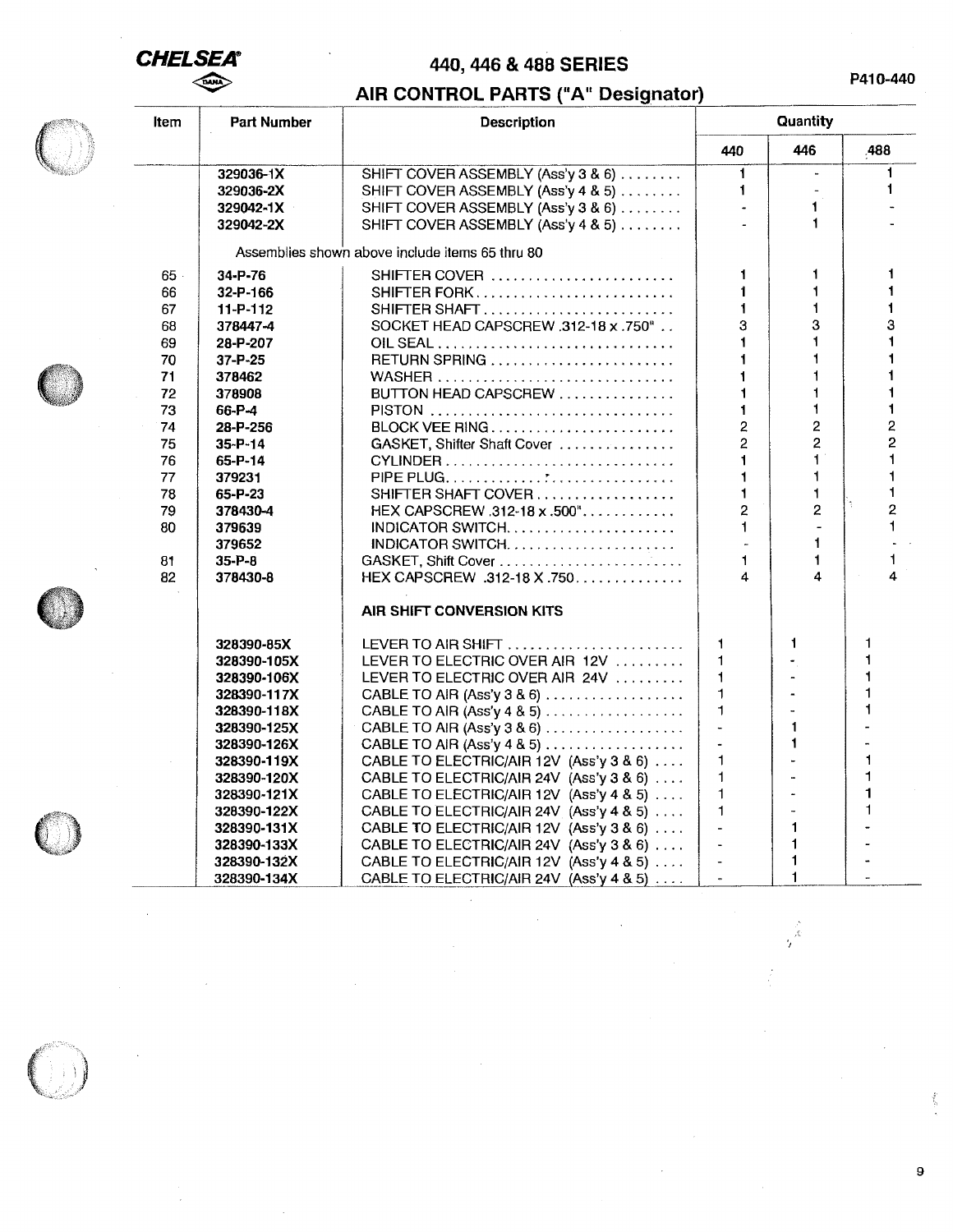

# SHIFTER KITS

#### For P.T.O.'s ordered without the shifter (Shifter Type "H"), the kits shown below will provide all the components required to complete the assembly.

| Part Number                                                                                                                                        | Description                                                                                                                                                                                                                                                                                                                                                                                                                                                                                                          |               |
|----------------------------------------------------------------------------------------------------------------------------------------------------|----------------------------------------------------------------------------------------------------------------------------------------------------------------------------------------------------------------------------------------------------------------------------------------------------------------------------------------------------------------------------------------------------------------------------------------------------------------------------------------------------------------------|---------------|
|                                                                                                                                                    | 440 & 488 Series                                                                                                                                                                                                                                                                                                                                                                                                                                                                                                     |               |
| 329106-39X<br>329106-40X                                                                                                                           | AIR SHIFT $(Ass\vee 3 \& 6)$<br>AIR SHIFT (Ass'y 4 & 5)                                                                                                                                                                                                                                                                                                                                                                                                                                                              |               |
| 329106-43X<br>329106-44X<br>329106-45X<br>329106-46X<br>329106-47X<br>329106-48X                                                                   | ELECTRIC/AIR 12V (Ass'y 3 & 6)<br>ELECTRIC/AIR 12V (Ass'y 4 & 5)<br>ELECTRIC/AIR 24V (Ass'y 3 & 6)<br>ELECTRIC/AIR 24V (Ass'y 4 & 5)<br>LEVER SHIFT (Ass'y 3 & 6)<br>LEVER SHIFT (Ass'y 4 & 5)                                                                                                                                                                                                                                                                                                                       |               |
| 329106-105X<br>329106-106X<br>329106-107X<br>329106-108X<br>329106-109X<br>329106-110X<br>329106-111X<br>329106-112X<br>329106-125X<br>329106-126X | CABLE SHIFT (Q, W, & X Ratios, Ass'y $3 & 6$ )<br>CABLE SHIFT (Q, W, & X Ratios, Ass'y 4 & 5)<br>CABLE SHIFT, Less cable (Q, W, & X Ratios, Ass'y 3 & 6)<br>CABLE SHIFT, Less Cable (Q, W, & X Ratios, Ass'y 4 & 5)<br>CABLE SHIFT (F, L, R, S & U Ratios, Ass'y 3 & 6)<br>CABLE SHIFT (F, L, R, S & U Ratios, Ass'y 4 & 5)<br>CABLE SHIFT, Less Cable (F, L, R, S & U Ratios, Ass'y 3 & 6)<br>CABLE SHIFT, Less Cable (F, L, R, S & U Ratios, Ass'y 4 & 5)<br>E-Z SHIFT (Ass'y $3 & 6$ )<br>E-Z SHIFT (Ass'y 4 & 5) |               |
| 329143X                                                                                                                                            | DUST COVER KIT FOR LEVER & AIR SHIFTERS                                                                                                                                                                                                                                                                                                                                                                                                                                                                              |               |
|                                                                                                                                                    | 446 SERIES                                                                                                                                                                                                                                                                                                                                                                                                                                                                                                           |               |
| 329106-71X<br>329106-72X                                                                                                                           | AIR SHIFT $(Ass\vee 3 & 6)$<br>AIR SHIFT (Ass'y 4 & 5)                                                                                                                                                                                                                                                                                                                                                                                                                                                               |               |
| 329106-75X<br>329106-76X<br>329106-77X<br>329106-78X<br>329106-79X<br>329106-80X                                                                   | ELECTRIC/AIR 12V (Ass'y 3 & 6)<br>ELECTRIC/AIR 12V (Ass'y 4 & 5)<br>ELECTRIC/AIR 24V (Ass'y 3 & 6)<br>ELECTRIC/AIR 24V (Ass'y 4 & 5)<br>LEVER SHIFT (Ass'y 3 & 6)<br>LEVER SHIFT (Ass'y 4 & 5)                                                                                                                                                                                                                                                                                                                       |               |
| 329106-113X<br>329106-114X                                                                                                                         | CABLE SHIFT (Q & W Ratios, Ass'y 3 & 6)<br>CABLE SHIFT (Q & W Ratios, Ass'y 4 & 5)                                                                                                                                                                                                                                                                                                                                                                                                                                   |               |
| 329106-117X<br>329106-118X<br>329106-129X<br>329106-130X                                                                                           | CABLE SHIFT (R, S & U Ratios, Ass'y 3 & 6)<br>CABLE SHIFT (R, S & U Ratios, Ass'y 4 & 5)<br>E-Z SHIFT (Ass'y $3 & 6$ )<br>E-Z SHIFT (Ass'y 4 & 5)                                                                                                                                                                                                                                                                                                                                                                    | $\frac{1}{2}$ |
| 329143X                                                                                                                                            | DUST COVER KIT FOR LEVER & AIR SHIFTERS                                                                                                                                                                                                                                                                                                                                                                                                                                                                              |               |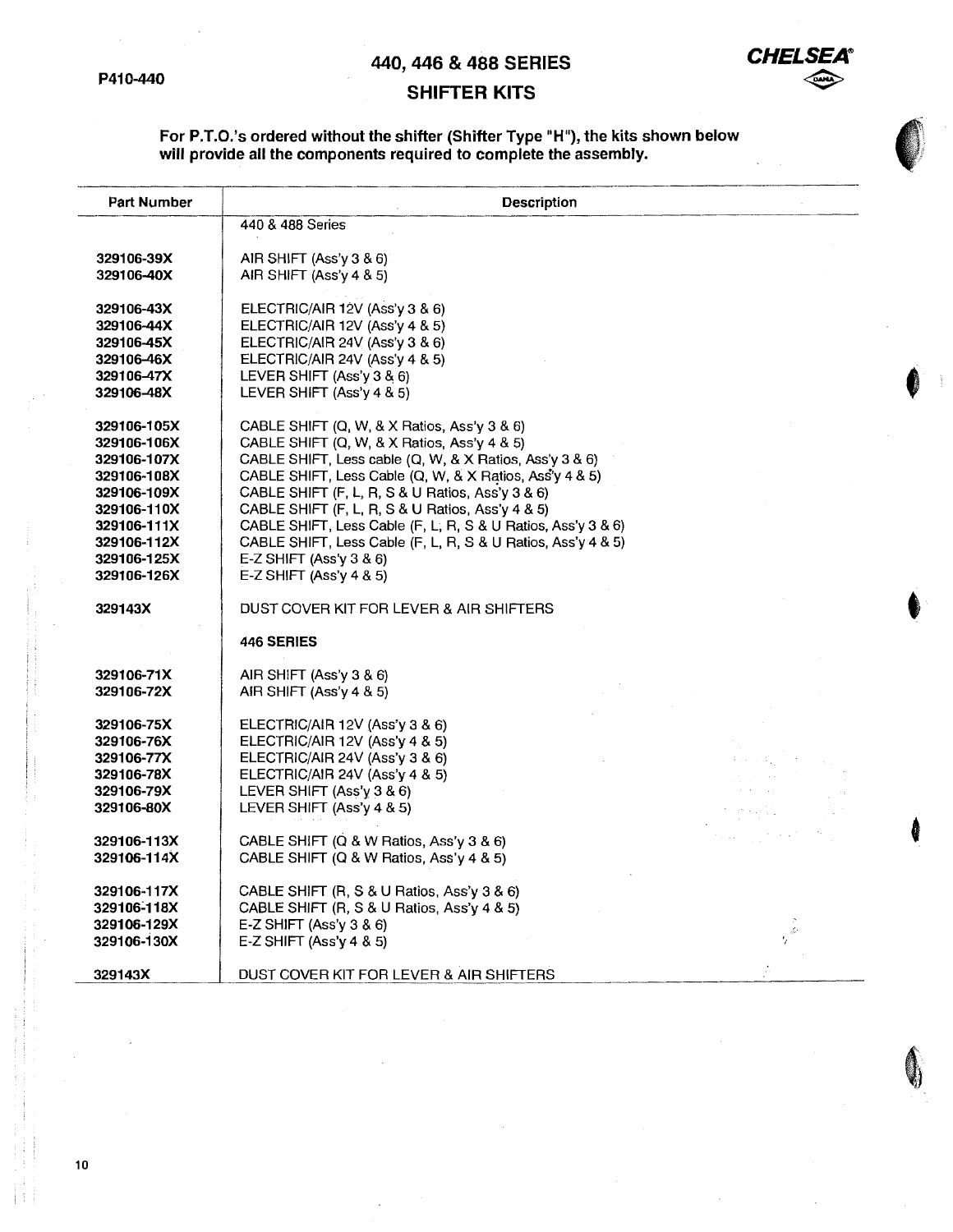**CHELSEA®** 

# *CHELSEA* **440 & 488 SERIES 1222 CONSTANT MESH PARTS ("M" Designator)**





|             |                     |                                           |  | Quantity |  |
|-------------|---------------------|-------------------------------------------|--|----------|--|
| Item        | <b>Part Number</b>  | <b>Description</b>                        |  | 488      |  |
| 83          | See Chart Pg. 16-17 |                                           |  |          |  |
| 84          | See Chart Pg. 13-17 |                                           |  |          |  |
| 85          | 4-P-166             |                                           |  |          |  |
| 86          | 4-P-167             |                                           |  |          |  |
| 87          | 378391              |                                           |  |          |  |
| N.S.        | $34 - P - 39$       | COVER PLATE (For Shifter Opening)         |  |          |  |
| <b>N.S.</b> | $35 - P - 8$        | GASKET, Cover Plate (For Shifter Opening) |  |          |  |
| N.S.        | 378430-6            |                                           |  |          |  |

 $\mathbb{R}^2$ 





i.<br>V

 $\frac{\delta}{2}$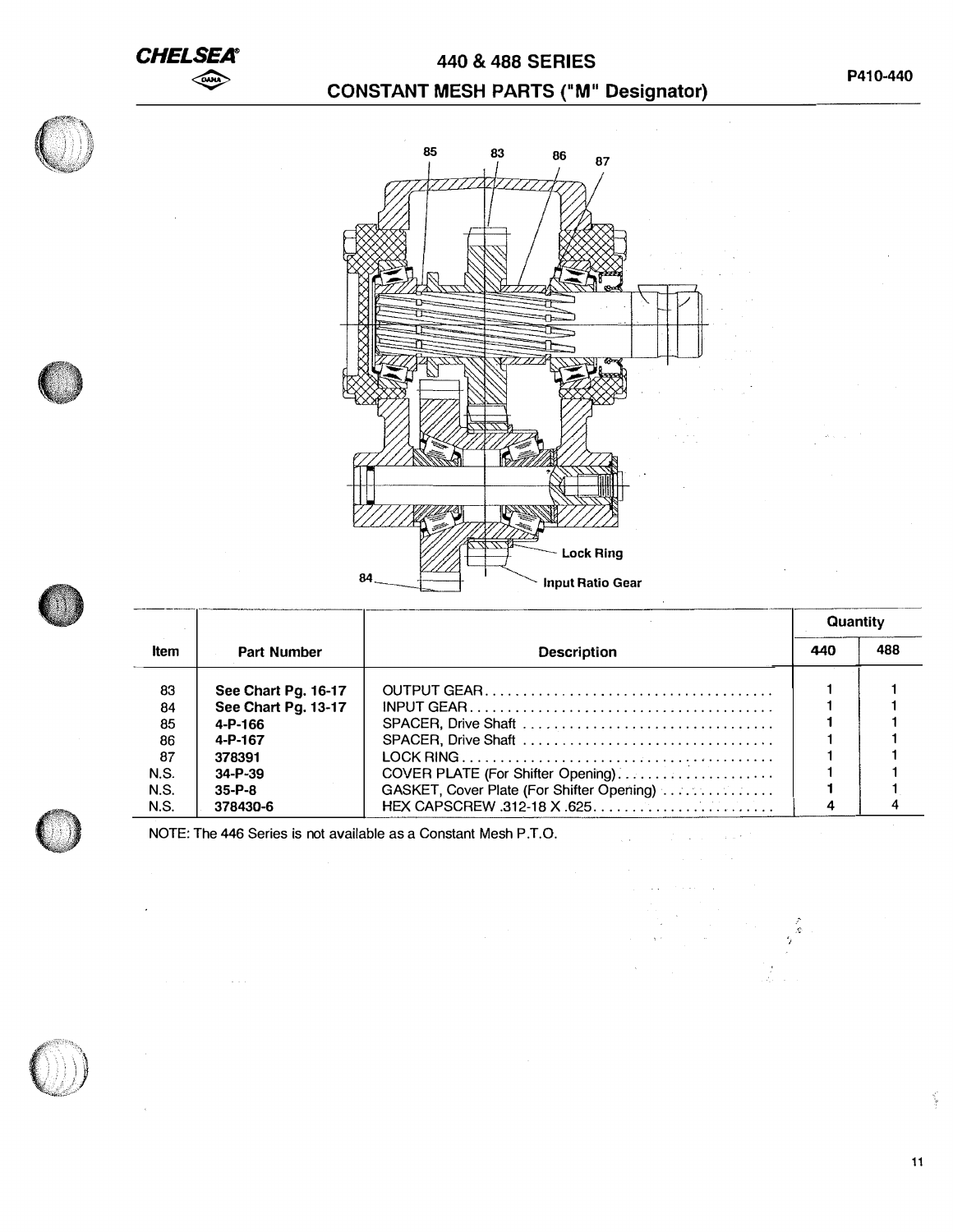

**t** 



installing Idler Shaft.

Pump assembly as shown is for "Q" and "W" Ratios. Rotate as neecfed for "F", "L", "R", "S" and "U" Ratios.

|      |               |                                          | Quantity |     |     |  |
|------|---------------|------------------------------------------|----------|-----|-----|--|
| ltem | Part Number   | <b>Description</b>                       | 440      | 446 | 488 |  |
|      | 378430-10     | HEX CAPSCREW .312-18 x 1.000"            |          |     |     |  |
| 88   | $3 - P - 857$ | OUTPUT SHAFT (LD Output)                 |          |     |     |  |
|      | $3 - P - 858$ | OUTPUT SHAFT (LA, LB, LC, LE, LF Output) |          |     |     |  |
| 89   | 329091X       | LUBE PUMP & BEARING CAP ASSEMBLY         |          |     |     |  |
| 90   | 329092X       | <b>PRESSURE LUBE HOSE ASSEMBLY</b>       |          |     |     |  |
| 91   | 500841-1      | 90° STREET ELBOW                         |          |     |     |  |

12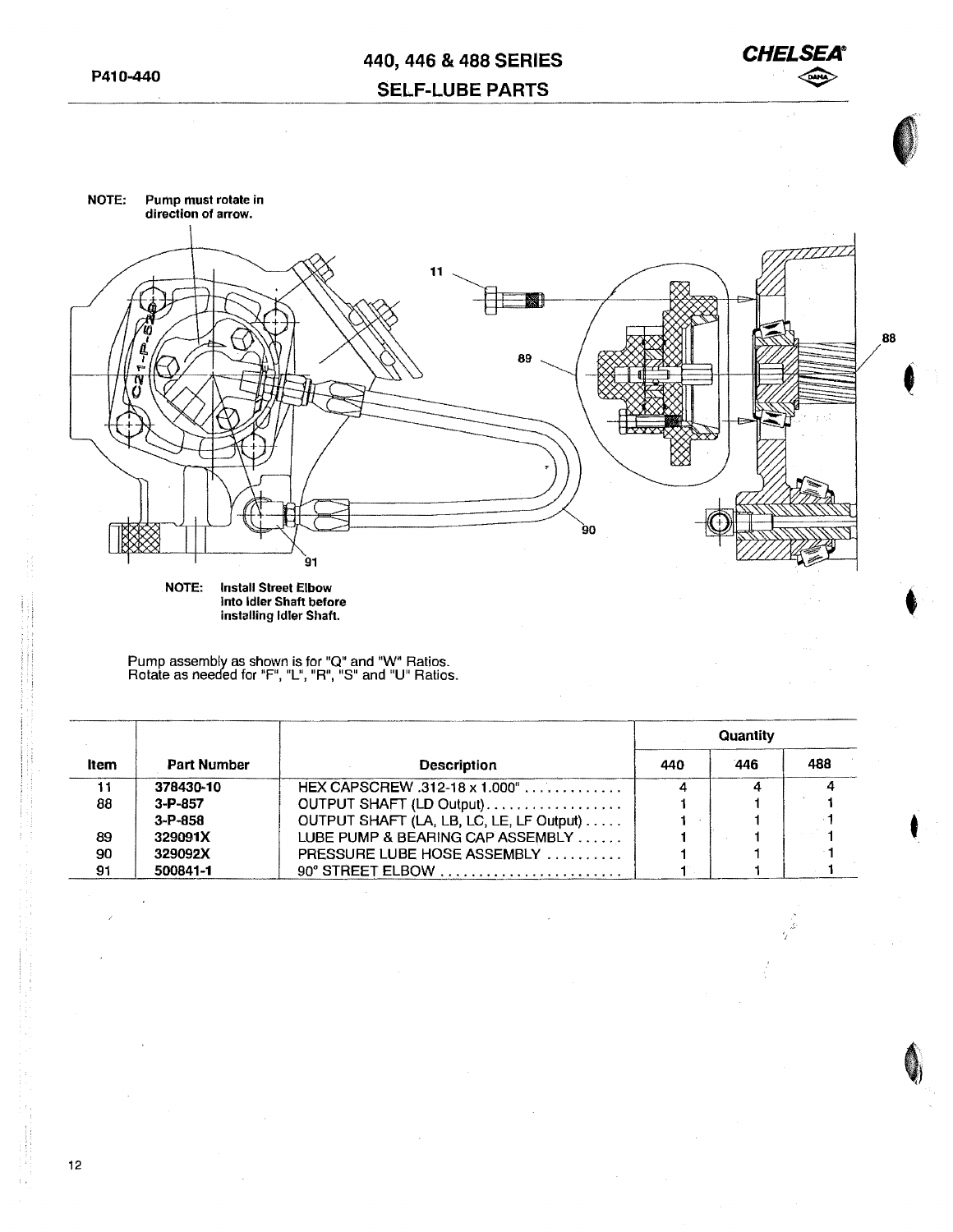## **CHELSEA DAMA**

## **440 SERIES**

## **INPUT GEAR CHART**

| Model<br>Number | <b>Part Number</b>          | Pitch          | <b>Pressure Angle</b> | <b>Helix Angle</b> | No. Teeth       |
|-----------------|-----------------------------|----------------|-----------------------|--------------------|-----------------|
|                 | L, Q, R, S, U, W & X Ratios |                |                       |                    |                 |
| 440**AB         | 5-P-1001                    | 5/7            | $20^{\circ}$          | Spur               | 19              |
| 440**AC         | 5-P-1002                    | 5,34737        | $22.5^\circ$          | Spur               | 19              |
| 440**AG         | 5-P-1003                    | 6/8            | $17.30^\circ$         | Spur               | 22              |
| 440**AH         | 5-P-1004                    | 6/8            | $20^{\circ}$          | Spur               | 22              |
| 440**AL         | 5-P-1005                    | 6.2418         | $19.17^\circ$         | Spur               | 22              |
| 440**AP         | 5-P-1006                    | 6              | $17.30^{\circ}$       | 22° 15' L.H.       | 21              |
| 440**AQ         | 5-P-1007                    | 6/8            | 17.30°                | 26° 00' 48" L.H.   | 21              |
| 440**AR         | 5-P-1008                    | 6              | $17.30^\circ$         | 26° 10' 37" L.H.   | 21<br>Ñ.        |
| 440**AW         | 5-P-1009                    | 6              | $20^{\circ}$          | 17° 40' 41" L.H.   | 22              |
| 440**AX         | 5-P-1010                    | 6.100          | $25^{\circ}$          | 18° 40' 48" R.H.   | 22              |
| 440**BA         | 5-P-1011                    | 6.540          | $18.465^{\circ}$      | 23° 26' 48" L.H.   | 23              |
| 440**BC         | 5-P-1012                    | 6.100          | $25^{\circ}$          | 32° 16' 48" L.H.   | 18              |
| 440**BE         | 5-P-1013                    | 7              | $20^{\circ}$          | Spur               | 27              |
| 440**BG         | 5-P-1015                    | $\overline{7}$ | $17.30^\circ$         | 28° 04' 23" L.H.   | 23              |
| 440**BH         | $5 - P - 1016$              | $\overline{7}$ | $20^{\circ}$          | 20° R.H. -         | 25              |
| 440**BK         | 5-P-1018                    | $\overline{7}$ | $20^{\circ}$          | 28° L.H.           | 23              |
| 440**BL         | 5-P-1019                    | $\overline{7}$ | $20^{\circ}$          | 30° 20' 40" R.H.   | 22              |
| 440**BM         | 5-P-1020                    | $\overline{7}$ | $25^\circ$<br>٠       | 30° 46' 48" L.H.   | 22              |
| 440**BN         | 5-P-1021                    | 7.1952         | 16.8836°              | 33° 30' L.H.       | 22 <sup>1</sup> |
| 440**BP         | 5-P-1022                    | 7.345          | $20^{\circ}$          | $24^\circ$ R.H.    | 26              |
| 440**BQ         | 5-P-1023                    | 7.345          | $20^\circ$            | 24° L.H.           | 25              |
| 440**BR         | 5-P-1024                    | 7.6168         | 18.489°               | 23° 12' 57" R.H.   | 26              |
| 440**BS         | 5-P-1025                    | 7.6168         | 18.489°               | 23° 12' 57" L.H.   | 26              |
| 440**BU         | 5-P-1026                    | 8.35           | $20^{\circ}$          | Spur               | $33 -$          |
| 440**BZ         | 5-P-1028                    | 8.0829         | $20^{\circ}$          | 30° L.H.           | 26              |
| 440**CB         | 5-P-1029                    | 8.1160         | $20^{\circ}$          | 33° 30' L.H.       | 25              |
| 440**CD         | 5-P-1031                    | 8.0829         | $20^{\circ}$          | $30^\circ$ L.H.    | 27              |
| 440**CM         | 5-P-1035                    | 6/8            | $20^{\circ}$          | Spur               | 22              |
| 440**CR         | 5-P-1036                    | 5              | $17.30^\circ$         | 24° 48' 42" L.H.   | 17              |
| 440**DA         | 5-P-1037                    | 6.48           | 17.6528°              | Spur               | 23              |
| 440**DB         | 5-P-1038                    | 10.10          | 20°                   | Spur               | 39              |
| 440**DC         | 5-P-1039                    | 5.08           | $20^\circ$            | Spur               | 19              |
| 440**DH         | 5-P-1041                    | 6.35           | $20^{\circ}$          | 21° 45' L.H.       | 21              |
| 440**DJ         | 5-P-1042                    | 8.4666         | $22.30^\circ$         | 28° 27' 29" L.H.   | 28              |
| 440**DK         | 5-P-1043                    | 7.8154         | $22.30^{\circ}$       | 28° 30' 24" L.H.   | 26              |
| 440**DM         | 5-P-1045                    | 5.700          | $25^\circ$            | 38° 42' L.H.       | 17              |
| 440**DN         | 5-P-1046                    | 6.100          | $25^\circ$            | 32° 30' L.H.       | 19              |
| 440**DQ         | 5-P-1048                    | 5.4978         | $22.30^\circ$         | 16° 57' 59" L.H.   | 20              |
| 440**DU         | 5-P-1050                    | 7.500          | $22^{\circ}$          | $15^\circ$ L.H.    | 28              |
| 440**DX         | 5-P-1052                    | 7.3449         | $20^{\circ}$          | 24° L.H.           | 26              |
| 440**DY         | 5-P-1053                    | 5.700          | $25^{\circ}$          | 38° 42' L.H.       | 16              |
|                 |                             |                |                       |                    |                 |







 $\frac{1}{\sqrt{\frac{2}{3}}}$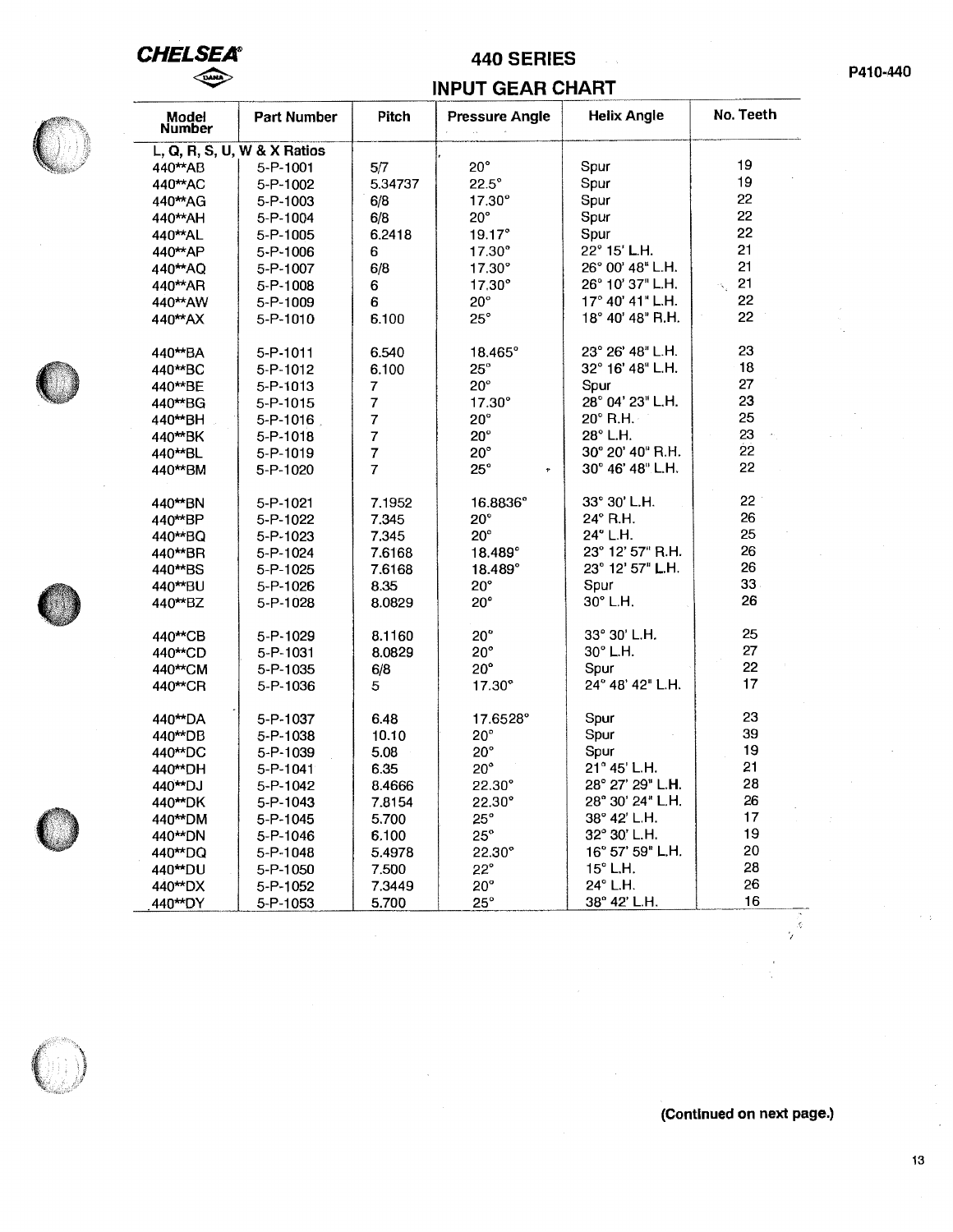#### P410-440

پهښې

# 440 SERIES INPUT GEAR CHART

**CHEL** 

 $\iff$ 

. ]

 $\int_{\mathcal{L}}$ 

| Model<br><b>Number</b> | Part Number    | <b>Pitch</b> | <b>Pressure Angle</b> | <b>Helix Angle</b> | No. Teeth       |
|------------------------|----------------|--------------|-----------------------|--------------------|-----------------|
|                        |                |              |                       |                    |                 |
| 440 <sup>**</sup> EC   | $5 - P - 1055$ | 10.3673      | $20^{\circ}$          | $28^\circ$ L.H.    | 36              |
| 440**ED                | $5 - P - 1056$ | 9.9608       | $20^\circ$            | 28° 30' L.H.       | 34              |
| 440**EL                | 5-P-1075       | 8.00         | $20^{\circ}$          | $15^\circ$ R.H.    | 30              |
| 440**EP                | 5-P-1057       | 9.6046       | $20^{\circ}$          | 21° 36' R.H.       | 35              |
| 440 <sup>**</sup> ES   | 5-P-1059       | 6.35         | $20^\circ$            | 22° L.H.           | 22              |
| 440 <sup>**</sup> EV   | 5-P-1060       | 10.10        | $21.30^{\circ}$       | Spur               | 40              |
| 440**EW                | 5-P-1061       | 6.100        | $20.30^\circ$         | $29^\circ$ L.H.    | 20              |
|                        |                |              |                       |                    |                 |
| 440**FA1               | 5-P-894        | 8.4667       | $20^{\circ}$          | Spur               | 34              |
| 440 <sup>**</sup> FC   | $5 - P - 1064$ | 7.9366       | 22.4987°              | $30^\circ$ L.H.    | 26              |
| 440**FE                | 5-P-1065       | 8.4667       | $17.30^{\circ}$       | 28.481° L.H.       | 29              |
| 440**FM                | 5-P-1069       | 10           | $20^{\circ}$          | Spur               | 28              |
| 440**FN                | 5-P-1070       | 7.00         | $17.30^\circ$         | $18^\circ$ L.H.    | 26              |
| 440**FP                | 5-P-1071       | 6.773        | $22.30^{\circ}$       | 23° 51' 56" L.H.   | 23 <sub>1</sub> |
| 440**FQ                | 5-P-1072       | 6.3500       | $22.30^\circ$         | 24° 48' 28" L.H.   | 21              |
| 440**FW                | 5-P-1098       | 7.55         | $23^\circ$            | $19^\circ$ L.H.    | 28              |
|                        |                |              |                       |                    |                 |
| 440**GQ                | 5-P-1150       | 8.1935       | $20^{\circ}$          | 29° 59' 17" L.H.   | 26              |
| 440**GR                | 5-P-1157       | 6.35         | $20^{\circ}$          | Spur               | 23              |
| 440**GS                | 5-P-1152       | 9.9608       | $20^{\circ}$          | 28° 30' L.H.       | 29              |

t440\*\*FA is used on the Jatco Automatic Transmission. Use 2-P-709 for the output gear.

| <b>440 SERIES INPUT RATIO GEAR CHART</b> |                     |           | <b>440 SERIES OUTPUT GEAR CHART</b> |                    |           |
|------------------------------------------|---------------------|-----------|-------------------------------------|--------------------|-----------|
| Ratio                                    | <b>Part Number</b>  | No. Teeth | Ratio                               | <b>Part Number</b> | No. Teeth |
| F                                        | See Chart Next Page |           | F                                   | 2-P-726            | 37        |
|                                          | 5-P-964             | 25        |                                     | $2 - P - 727$      | 34        |
| $\mathbf{Q}$                             | 5-P-965             | 19        | Q                                   | $2 - P - 559$      | 24        |
| R <sub>1</sub>                           | 5-P-1214            | 22        | R                                   | $2-P-559$          | 24        |
| S                                        | 5-P-966             | 24        | S                                   | 2-P-637            | 22        |
| U                                        | 5-P-967             | 26        |                                     | $2 - P - 560$      | 20        |
| W                                        | 5-P-968             | 26        | w                                   | $2 - P - 561$      | Ţ7        |
| x                                        | 5-P-969             | 38        | x                                   | $2-P-728$          | - 21      |

14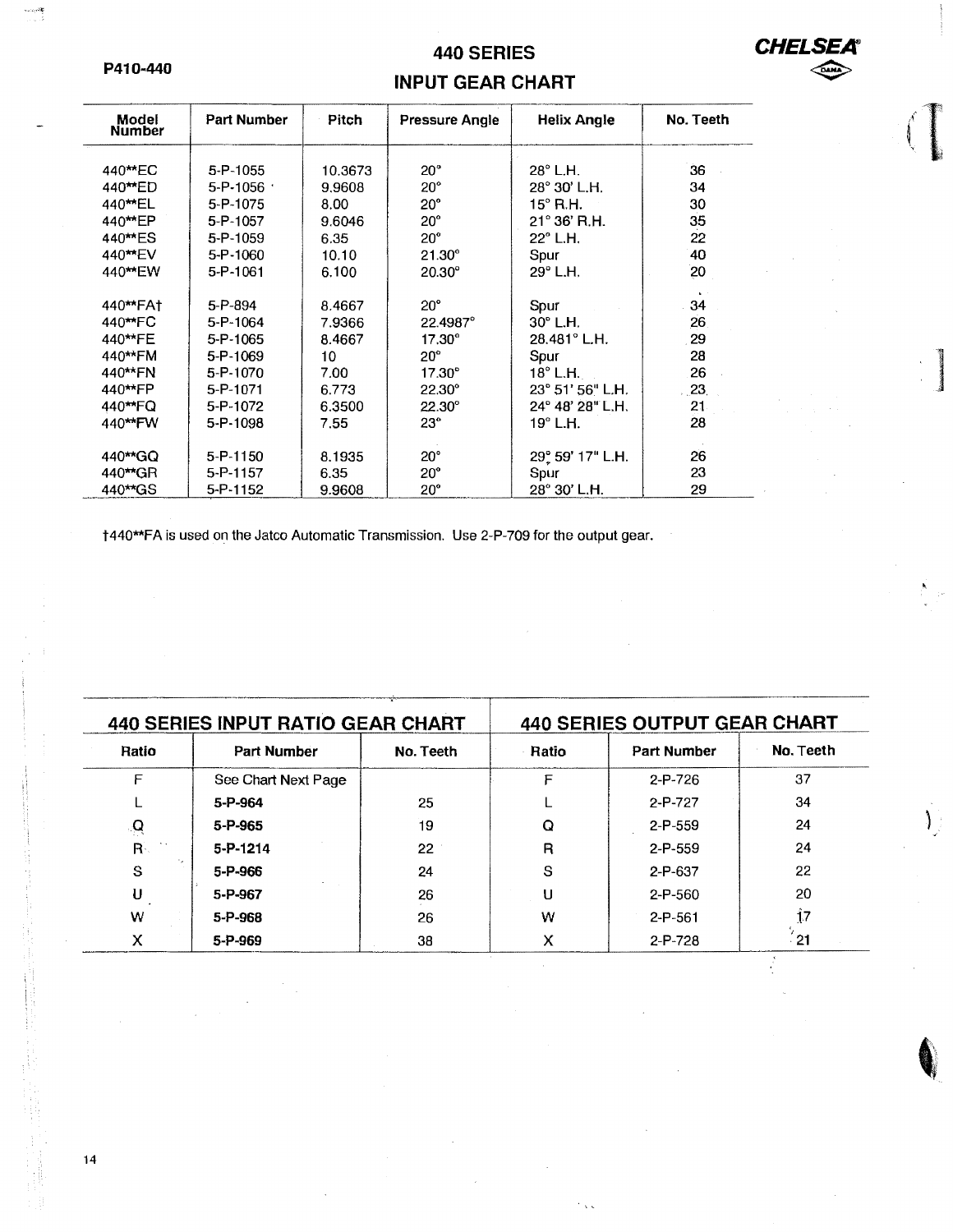# **CHELSEA®**  $\overline{u}$

# **440 SERIES**

# **INPUT GEAR CHART**



| Model<br>Number | <b>Part Number</b> | <b>Pitch</b> | <b>Pressure Angle</b> | <b>Helix Angle</b>    | No. Teeth<br>(Input Gear) | No. Teeth<br>(Ratio Gear) |
|-----------------|--------------------|--------------|-----------------------|-----------------------|---------------------------|---------------------------|
| F Ratio Only    |                    |              |                       |                       |                           |                           |
| 440*FAB         | 5-P-1076           | 5/7          | $20^{\circ}$          | Spur                  | 19                        | 21                        |
| 440*FAH         | 5-P-1077           | 6/8          | $20^\circ$            | Spur                  | 22                        | 21                        |
| 440*FAP         | 5-P-1079           | 6            | $17.30^\circ$         | 22° 15' L.H.          | 21                        | 21                        |
| 440*FAR         | 5-P-1080           | 6            | 17.30°                | 26° 10' 37" L.H.      | 21                        | 21                        |
| 440*FBC         | 5-P-1081           | 6.100        | $25^\circ$            | 32° 16' 48" L.H.      | 18                        | 21                        |
| 440*FBG         | 5-P-1082           | 7            | $17.30^\circ$         | 28° 04' 23" L.H.      | 23                        | 21                        |
| 440*FBM         | 5-P-1083           | 7            | $25^\circ$            | 30° 46' 48" L.H.      | 22                        | 21                        |
| 440*FBQ         | 5-P-1084           | 7.34498      | $20^{\circ}$          | 24° L.H.              | 25                        | 21                        |
| 440*FDA         | 5-P-1085           | 6.4800       | 17.6528°              | Spur                  | 23                        | 21                        |
| 440*FDJ         | 5-P-1086           | 8.467        | $22.30^\circ$         | 28° 27' 29" L.H.      | 28                        | 21                        |
| 440*FDN         | 5-P-1087           | 6.100        | $25^\circ$            | 32° 30' L.H.          | 19                        | 21                        |
| 440*FDU -       | 5-P-1088           | 7.500        | $22^{\circ}$          | $15^\circ$ L.H.       | 28                        | 21                        |
| 440*FEC         | 5-P-1089           | 10.3673      | $20^{\circ}$          | $28^\circ$ L.H.       | 36                        | 21                        |
| 440*FED         | 5-P-1090           | 9.9608       | $20^\circ$            | 28° 30' L.H.          | 34                        | 21                        |
| 440*FEP         | 5-P-1091           | 9.6046       | $20^\circ$            | $21^{\circ}$ 36' R.H. | 35                        | 21                        |
| 440*FES         | 5-P-1092           | 6.35         | $20^\circ$            | 22° L.H.              | 22                        | 21                        |
| 440*FEV         | 5-P-1094           | 10.10        | $21.30^\circ$         | Spur                  | 40                        | 21                        |
| 440*FEW         | 5-P-1095           | 6.100        | $20.30^\circ$<br>٠    | 29° L.H.              | 20                        | 21                        |
| 440*FFE         | 5-P-1096           | 8.4667       | $17.30^{\circ}$       | 28.481° L.H.          | 29                        | 21                        |
| 440*FFN         | 5-P-1097           | 7            | $17.30^{\circ}$       | 18° L.H.              | 26                        | 21                        |
| 440*FGQ         | 5-P-1149           | 8.1935       | $20^{\circ}$          | 29° 59' 17" L.H.      | 26                        | 21                        |
| 440*FGS         | 5-P-1151           | 9.9608       | $20^{\circ}$          | 28° 30' L.H.          | 29                        | 21                        |









ri<br>Vite

 $\overline{\phantom{a}}$ 

 $\epsilon$ 

**P410-440**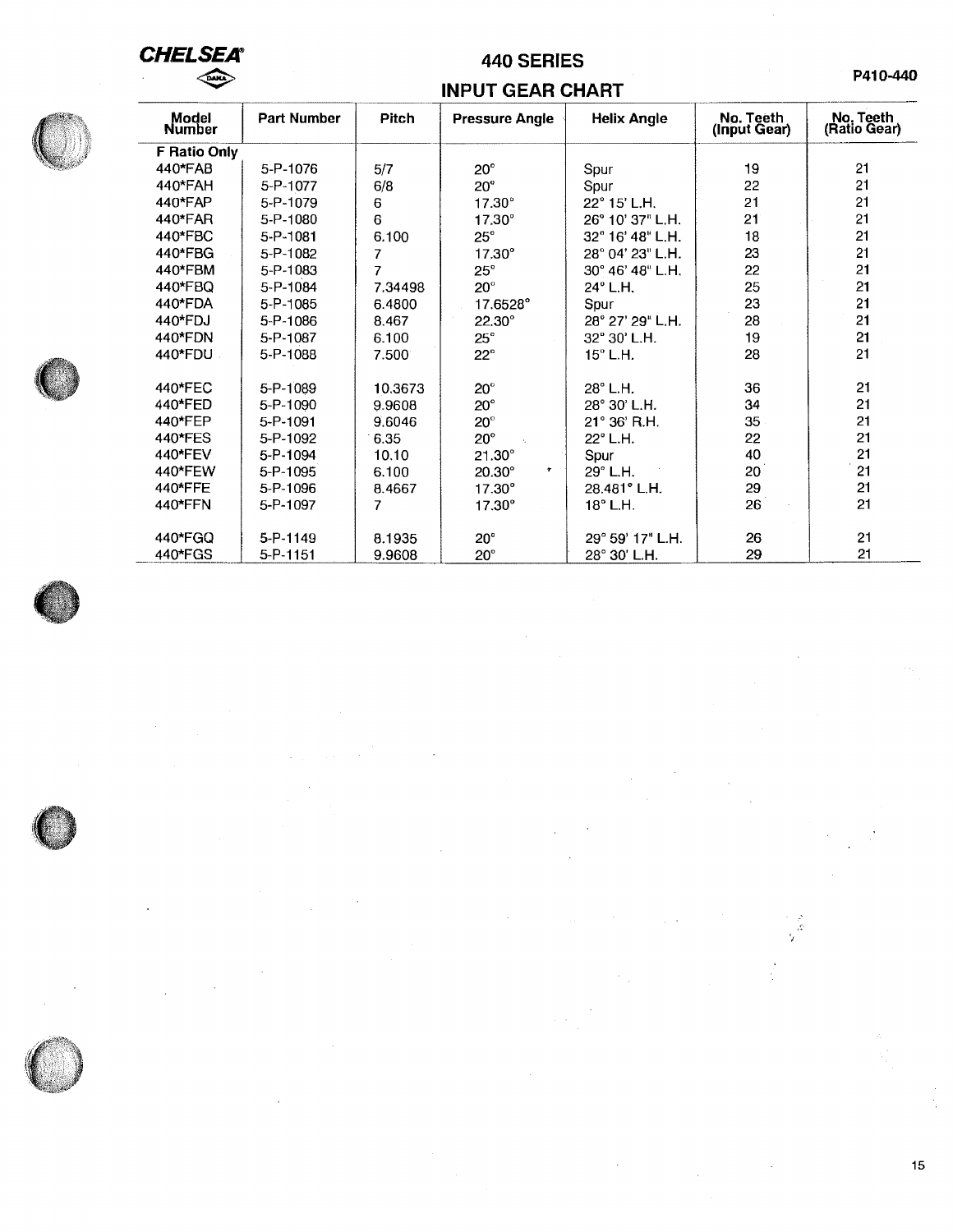# **446 SERIES GEAR CHART**



**f** l

*)* 

đ



Input Gear

| <b>Model</b>  | <b>Input Gear</b>     |                  | <b>Pressure</b>             |                  | No. Teeth•   | No. Teeth •• | <b>Output Gear</b> |           |
|---------------|-----------------------|------------------|-----------------------------|------------------|--------------|--------------|--------------------|-----------|
| <b>Number</b> | Part<br><b>Number</b> | <b>Pitch</b>     | <b>Helix Angle</b><br>Angle |                  | (Input Gear) | (Ratio Gear) | <b>Part Number</b> | No. Teeth |
| 446*QCD       | 5-P-1178              | 8.0829           | 20 <sub>o</sub>             | 30° L.H.         | 27           | 19           | 2-P-697            | 24        |
| 446*QES       | 5-P-869               | 6.35             | $20^{\circ}$                | $22^\circ$ L. H. | 22           | 19           | 2-P-697            | 24        |
| 446*QET       | 5-P-865               | 6.5              | $20^\circ$                  | 23° L H.         | 19           | 19           | 2-P-697            | 24        |
| 446*QFX       | 5-P-979               | 6.9589           | $20^{\circ}$                | 25° L.H.         | 29           | 19           | 2-P-697            | 24        |
| 446*QGP       | 5-P-1145              | 6.2716           | $22.5^\circ$                | Spur             | 23           | 19           | 2-P-697            | 24        |
| 446*RCD       | $5 - P - 1218$        | 8.0829           | $20^{\circ}$                | $30^\circ$ L.H.  | 27           | 22           | 2-P-697            | 24        |
| 446*RES       | 5-P-1216              | 6.35             | $20^{\circ}$                | 22° L.H.         | 22           | 22           | 2-P-697            | 24        |
| 446*RET       | $5 - P - 1215$        | 6.5              | $20^{\circ}$                | 23° L.H.         | 19           | 22           | 2-P-697            | 24        |
| 446*RGP       | 5-P-1217              | 6.2716           | $22.5^\circ$                | Spur             | 23           | 22           | 2-P-697            | 24        |
| 446*SCD       | 5-P-1179              | 8.0829           | $20^{\circ}$                | 30° L.H.         | 27           | 24           | 2-P-698            | 22        |
| 446*SES       | 5-P-870               | 6.35             | $20^{\circ}$                | 22° L.H.         | 22           | 24           | 2-P-698            | 22        |
| 446*SET       | 5-P-866               | 6,5              | $20^{\circ}$                | 23° L.H.         | 19           | 24           | 2-P-698            | 22        |
| 446*SGP       | 5-P-1146              | 6.2716           | $22.5^\circ$                | Spur             | 23           | 24           | 2-P-698            | 22        |
| 446*UCD       | 5-P-1180              | 8.0829           | $20^{\circ}$                | 30° L.H.         | 27           | 26           | $2 - P - 699$      | 20        |
| 446*UES       | 5-P-871               | 6.35             | $20^{\circ}$                | 22° L.H.         | 22           | 26           | $2-P-699$          | 20        |
| 446*UET       | 5-P-867               | 6.5              | $20^{\circ}$                | 23° L.H.         | 19           | 26           | 2-P-699            | 20        |
| 446*UFE       | 5-P-889               | 8.4667           | $17.5^\circ$                | 28.481° L.H.     | 24           | 26           | 2-P-699            | 20        |
| 446*UGP       | 5-P-1147              | 6.2716           | $22.5^\circ$                | Spur             | 23           | 26           | 2-P-699            | 20        |
| 446*WCD       | 5-P-1181              | 8.0829           | $20^{\circ}$                | 30° L.H.         | 27           | 26           | $2-P-700$          | 17        |
| 446*WES       | 5-P-872               | 6.35             | $20^{\circ}$                | 22° L.H.         | 22           | 26           | 2-P-700            | 17        |
| 446*WET       | 5-P-868               | 6.5              | $20^\circ$                  | 23° L.H.         | 19           | 26           | 2-P-700            | j.<br>17  |
| 446*WFE       | 5-P-890               |                  | $17.5^\circ$                | 28.481° L.H.     |              |              | 2-P-700            | 17        |
| 446*WGD       | 5-P-988               | 8,4667<br>5.2917 | $24^\circ$                  | 11.4167° R.H.    | 29           | 26           | 2-P-700            | 17        |
|               |                       |                  |                             |                  | 19           | 26           |                    |           |
| 446*WGP       | 5-P-1148              | 6.2716           | $22.5^\circ$                | Spur             | 23           | 26           | 2-P-700            | 17        |

• Input gear meshes with the transmission

•• Ratio gear meshes with the P.T.O. Output Gear

**NOTE:** The unique design of the 446 Series input gear requires that the Spacers used to shim the input bearings be placed opposite of the normal position found on the 440 and 488 series. For the 446 Series install the Input gear spacers (item 18 on pg. 3) on the idler shaft between the Input Gear and PTO housing.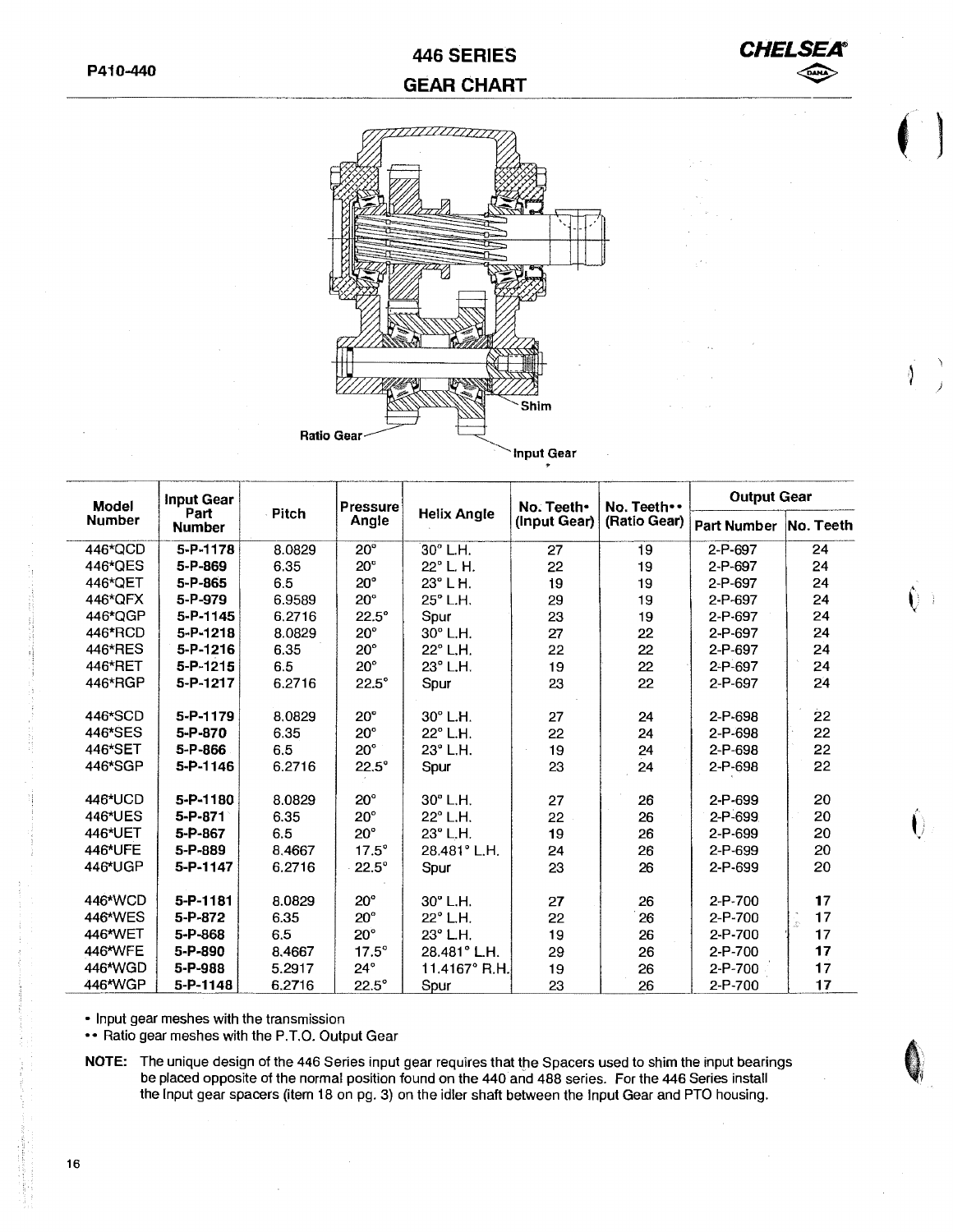**CHELSEA®**  $\iff$ 

## 488 SERIES

## INPUT GEAR CHART

| Model<br><b>Number</b> | Input Gear<br><b>Part Number</b> | <b>Pitch</b> | <b>Pressure Angle</b> | <b>Helix Angle</b> | No. Teeth |
|------------------------|----------------------------------|--------------|-----------------------|--------------------|-----------|
|                        | L, Q, S, U, W & X Ratios         |              |                       |                    |           |
| 488**AB                | $5 - P - 1001$                   | 5/7          | $20^\circ$            | Spur               | 19        |
| 488**AH                | 5-P-1004                         | 6/8          | $20^{\circ}$          | Spur               | 22        |
| 488**AR                | 5-P-1008                         | 6            | $17.30^\circ$         | 26° 10' 37" L.H.   | 21        |
| 488**BG                | 5-P-1015                         |              | $17.30^{\circ}$       | 28° 04' 23" L.H.   | 23        |
| 488**DA                | 5-P-1037                         | 6.4800       | 17.6528°              | Spur               | 23        |
| 488**DU                | 5-P-1050                         | 7.500        | $22^\circ$            | $15^\circ$ L.H.    | 28        |
| 488**EV                | 5-P-1060                         | 10.10        | $21.30^{\circ}$       | Spur               | 40        |

|       | <b>488 SERIES INPUT RATIO GEAR CHART</b> |           | <b>488 SERIES OUTPUT GEAR CHART</b> |                    |           |  |
|-------|------------------------------------------|-----------|-------------------------------------|--------------------|-----------|--|
| Ratio | Input Gear Part Number                   | No. Teeth | Ratio                               | <b>Part Number</b> | No. Teeth |  |
| F     | See Chart Below                          |           | F                                   | $2 - P - 726$      | 37        |  |
|       | 5-P-964                                  | 25        |                                     | $2-P-727$          | 34        |  |
| Q     | $5 - P - 965$                            | 19        | Q                                   | $2 - P - 559$      | 24        |  |
| R     | $5 - P - 1214$                           | 22        | R                                   | $2 - P - 559$      | 24        |  |
| S     | 5-P-966                                  | 24        | S                                   | $2-P-637$          | 22        |  |
| U     | 5-P-967                                  | 26        | U                                   | $2 - P - 560$      | 20        |  |
| w     | 5-P-968                                  | 26        | w                                   | $2 - P - 561$      | 17        |  |
| x     | 5-P-969                                  | 38        | x                                   | $2 - P - 728$      | 21        |  |

| <b>488 "F" RATIO GEAR CHART</b> |                                  |       |                       |                           |                           |                           |  |  |  |
|---------------------------------|----------------------------------|-------|-----------------------|---------------------------|---------------------------|---------------------------|--|--|--|
| Model<br><b>Number</b>          | <b>Input Gear</b><br>Part Number | Pitch | <b>Pressure Angle</b> | <b>Helix Angle</b>        | No. Teeth<br>(Input Gear) | No. Teeth<br>(Ratio Gear) |  |  |  |
| <b>F Ratio Only</b>             |                                  |       |                       |                           |                           |                           |  |  |  |
| 488*FAB                         | 5-P-1076                         | 5/7   | $20^{\circ}$          | Spur                      | 19                        | 21                        |  |  |  |
| 488*FAH                         | 5-P-1077                         | 6/8   | $20^{\circ}$          | Spur                      | 22                        | 21                        |  |  |  |
| 488*FAR                         | 5-P-1080                         | 6     | $17.30^\circ$         | $26^{\circ}$ 10' 37" L.H. | 21                        | 21                        |  |  |  |
| 488*FBG                         | 5-P-1082                         |       | 17.30°                | 28° 04' 23" L.H.          | 23                        | 21                        |  |  |  |

488\*FBG **5-P-1082** 7 17.30° 28° 04' 23" L.H. 23 21 488\*FDU **5-P-1088** 7.500 22° 15° L.H. 28 21 488\*FEV **5-P-1094** 10.10 21.30° Spur 40 21





 $\frac{\gamma}{\hat{\omega}}$ 



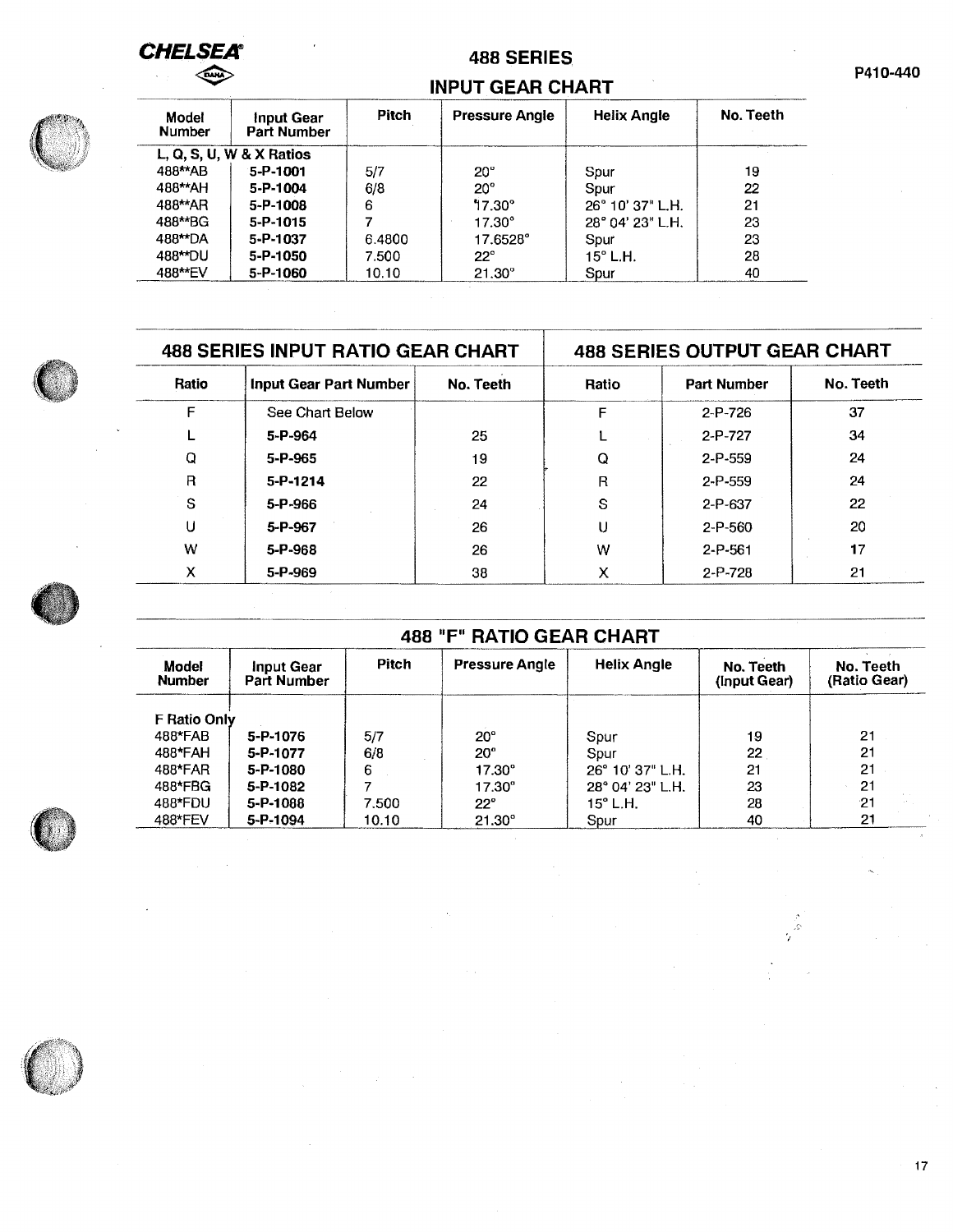#### **P410-440**

#### **440,446 & 488 SERIES**



 $\left(\begin{matrix} 1 & 1 \ 1 & 1 \end{matrix}\right)$ 

t

#### **DIRECT MOUNT PUMP CONVERSION KITS**

| <b>Flange Suffix</b> | <b>Flange Type</b>                    | <b>Shaft Type</b>  | <b>Conversion Kit*</b> |
|----------------------|---------------------------------------|--------------------|------------------------|
| AF                   | S.A.E. "BB" 2 or 4 bolt               | 1"-15 Spline       | 328591-30X             |
| AK                   | S.A.E. "B" 2 bolt                     |                    | 328591-28X             |
|                      |                                       | 7/8"-13 Spline     |                        |
| FF.                  | S.A.E. "B" 2 or 4 bolt                | 7/8" Round         | 328591-29X             |
| LA-                  | S.A.E. "B" 2 bolt                     | 7/8"- 13 Spline    | 328591-44X             |
| LB.                  | S.A.E. "A" Pilot 2 bolt               | 7/8"-13 Spline     | 328591-45X             |
| LC.                  | S.A.E. "B" 2 or 4 bolt                | 7/8"-13 Spline     | 328591-46X             |
| LE.                  | 6 Bolt Round                          | 7/8"-13 Spline     | 328591-47X             |
| LF.                  | S.A.E. "B" 2 or 4 bolt                | 7/8"-13 Spline     | 328591-48X             |
| <b>RA</b>            | S.A.E. "B" 2 bolt                     | 7/8"-13 Spline     | 328591-55X             |
| RB                   | S.A.E. "B" 4 bot                      | $7/8" - 13$ Spline | 328591-56X             |
| <b>XE</b>            | S.A.E. "A" 2 or 4 bolt                | 5/8"- 9 Spline     | 328591-27X             |
| XG                   | Non-Standard 4 bolt                   | 3/4" Round         | 328591-10X             |
| XJ                   | Non-Standard 4 bolt                   | 3/4" Round         | 328591-11X             |
| XK                   | S.A.E. "B" 2 or 4 bolt                | 7/8"-13 Spline     | 328591-16X             |
| <b>XL</b>            | Non-Standard 4 bolt                   | 7/8"-13 Spline     | 328591-18X             |
| XM                   | Non-Standard 4 bolt                   | 3/4" Round         | 328591-20X             |
| XN                   | 6 Bolt Round                          | 7/8"-13 Spline     | 328591-21X             |
| XO                   | S.A.E. "A" Pilot 2 bolt               | 3/4" Round         | 328591-26X             |
| <b>XP</b>            | S.A.E. "A" Pilot 2 bolt               | 7/8"-13 Spline     | 328591-23X             |
| $XQ \star\star$      | S.A.E. "B" 2 or 4 bolt                | $7/8$ "-13 Spline  | 328591-17X             |
| XR.                  | Chelsea Special                       | 7/8"-13 Spline     | 328591-52X             |
|                      | XR to "XK" Conversion Flange 21-P-525 |                    |                        |

• Lube Pump Option

\*\*Similar to "K" Assembly, only rotated 65°.

#### **488 SERIES PUMP FLANGE CONVERSION FOR AF, FF, LB, LC, LF, XE, XK, XO, XP, AND XO**



When converting a 488 series standard output shaft to the above pump flanges it will be necessary to install the following two parts: one hex head capscrew (379287-12) and a tab lock washer (379224) from the 328170-127X mounting stud kit. These items must be installed in the mounting hole before the pump flange is attached. Do not bend over the tabs of the lock washer. This will be done when the PTO is installed on the vehicle.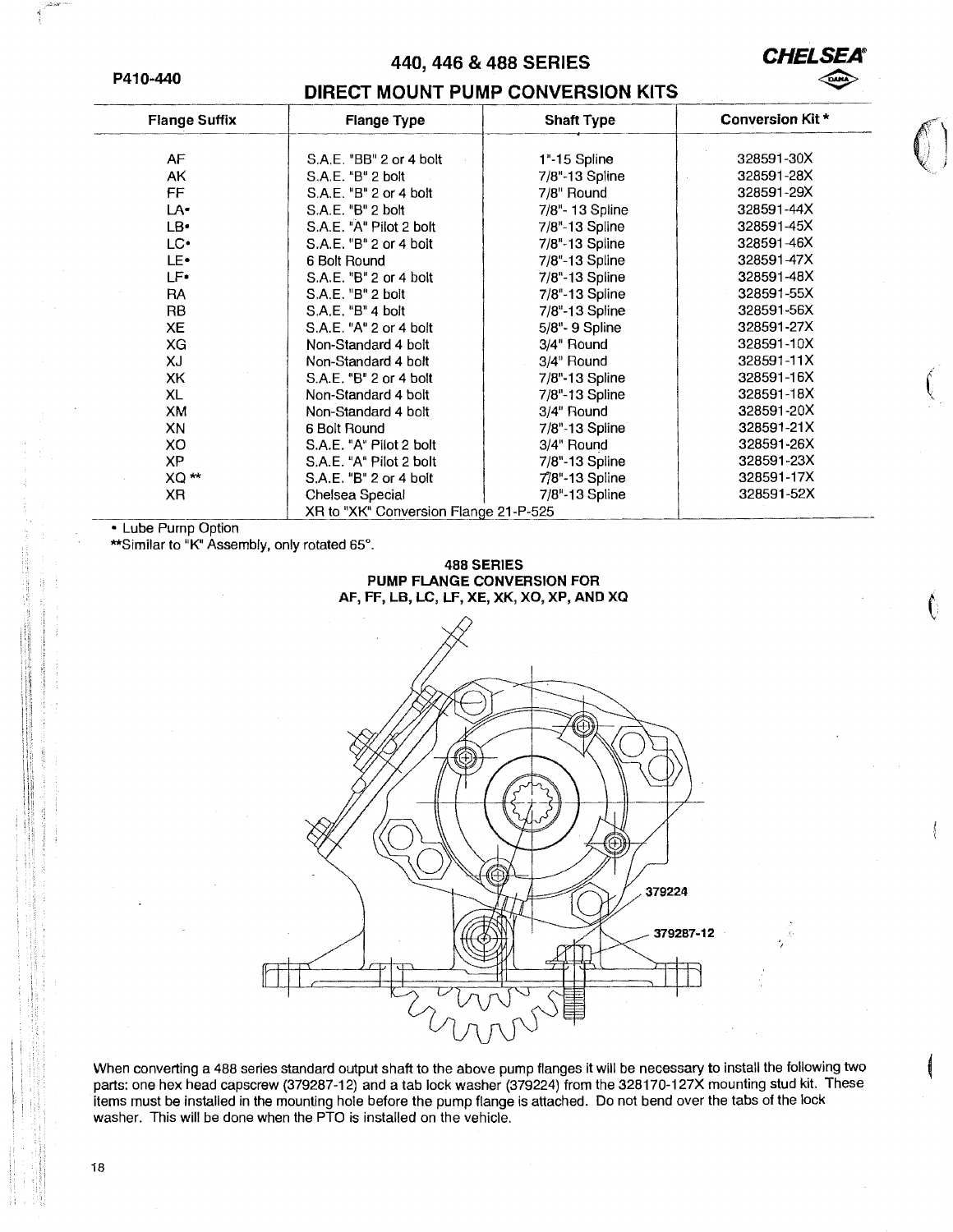# **CHELSEA" 440, 446 & 488 SERIES PUMP CONVERSION KIT BILL OF MATERIAL**



**Hex Socket Head Screw** 

| <b>Flange Suffix</b> | Conversion Kit * | <b>Flange Assembly</b> | <b>Output Shaft</b> | <b>Socket Head</b><br>$(4 \text{ Req'd})$ | Oil Seal       |
|----------------------|------------------|------------------------|---------------------|-------------------------------------------|----------------|
| AF.                  | 328591-30X       | 329088X                | $3 - P - 854$       | 378447-10                                 | 28-P-219       |
| AK                   | 328591-28X       | 328989X                | $3 - P - 282$       | 378447-8                                  | 28-P-216       |
| FF                   | 328591-29X       | 329088X                | $3 - P - 851$       | 378447-10                                 | $28 - P - 219$ |
| LA۰                  | 328591-44X       | 328989X                | $3 - P - 858$       | 378447-8                                  | 28-P-216       |
| LB.                  | 328591-45X       | 328328X                | $3 - P - 858$       | 378447-8                                  | 28-P-216       |
| LC+                  | 328591-46X       | 328589X                | $3 - P - 858$       | 378447-8                                  | $28 - P - 216$ |
| LE.                  | 328591-47X       | 328584X                | $3 - P - 858$       | 378447-8                                  | $28 - P - 216$ |
| L۴۰                  | 328591-48X       | 328333X                | $3 - P - 858$       | 378447-8                                  | 28-P-216       |
| <b>RA</b>            | 328591-55X       | 329195X                | $3-P-283$           | 378447-6(††)                              | 28-P-216       |
| RB                   | 328591-56X       | 329195X                | $3 - P - 283$       | 378447-6(††)                              | 28-P-216       |
| XE                   | 328591-27X       | 328328X                | $3 - P - 800$       | 378447-8                                  | 28-P-216       |
| XG                   | 328591-10X       | 328580X                | $3 - P - 281$       | 378447-8                                  | 28-P-216       |
| XJ                   | 328591-11X       | 328580X                | $3 - P - 284$       | 378447-8                                  | $28 - P - 216$ |
| XK                   | 328591-16X       | 328333X                | $3 - P - 282$       | 378447-8                                  | 28-P-216       |
| XL                   | 328591-18X       | 328580X                | $3 - P - 283$       | 378447-8                                  | 28-P-216       |
| XM                   | 328591-20X       | 328583X                | $3 - P - 284$       | 378447-8                                  | 28-P-216       |
| XN                   | 328591-21X       | 328584X                | $3 - P - 282$       | 378447-8                                  | 28-P-216       |
| XO                   | 328591-26X       | 328328X                | $3 - P - 284$       | 378447-8                                  | 28-P-216       |
| XP                   | 328591-23X       | 328328X                | $3 - P - 282$       | 378447-8                                  | 28-P-216       |
| $XQ \rightarrow$     | 328591-17X       | 328589X                | $3-P-282$           | 378447-8                                  | 28-P-216       |
| XR                   | 328591-52X       | 329194X                | $3 - P - 283$       | 379673(†)                                 | 28-P-216       |

• Lube Pump Option

\* Consists of all items shown in the illustration, plus Lock Ring (item 5) and Bearing Cap Gasket (item 8).

\*\* Similar to "K" Assembly, only rotated 65°.

t Special shoulder stud

ttSeven required; four to fasten the Flange Assembly 328195X to the housing and three to fasten the rotatable flange to the flange assembly.

**NOTE:** To convert PTO's with AK, XP, XQ, XN, or XK output to the lube pump option, use 329097-1X. To convert PTO's with XD output to the lube pump option, use 329096-1 X







*1* 

Í¢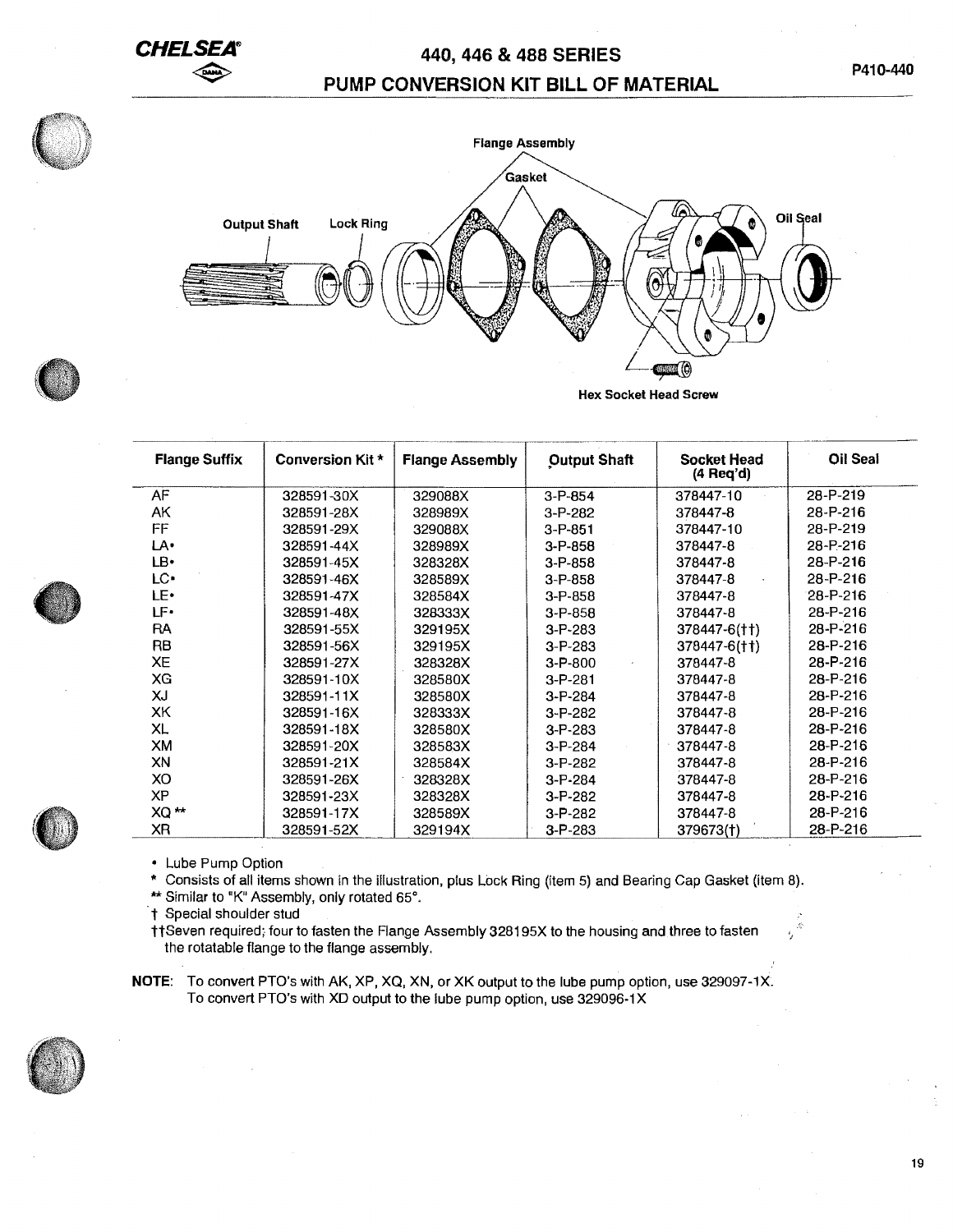# 440, 446 & 488 SERIES PTO HOUSING DIMENSIONS





**CHELSEA** 

 $\bigotimes$ 

 $\begin{array}{c} \hline \end{array}$ 

 $\mathbf{C}$  $\rightarrow$ 

 $\overline{\mathbb{Q}}$ 

 $\hat{\mathbb{O}}$ 

| <b>PTO Series</b>  | <b>Part Number</b> | CА    | CВ                                         | CD                                     | CН    | CV    |
|--------------------|--------------------|-------|--------------------------------------------|----------------------------------------|-------|-------|
| 440/446 Standard   | $1 - P - 495X$     | 0.792 | 3.700 (Q,W,X)<br>$3.799$ (F,L,R,S,U)       | $2.908$ (Q,W,X)<br>$3.007$ (F,L,S,U)   | 6.375 | 7.000 |
| 440/446 Deep Mount | 1-P-496X           | 0.572 | 3.480 (Q,W,X)<br>$3,579$ (F,L,R,S,U)       | $2.908$ (Q, W, X)<br>$3.007$ (F,L,S,U) | 6.155 | 7.000 |
| 440J Jatco         | 1-P-527            | 0.575 | 3.534                                      | 3.200                                  | 6.158 | 7.000 |
| 488                | 1-P-499X           | 1.040 | $3.948$ (Q,W,X)<br>4.047 $(F, L, R, S, U)$ | $3.087$ (Q,W,X)<br>$3.317$ (F,L,S,U)   | 6.594 | 8.500 |

# **ASSEMBLY ARRANGEMENTS**







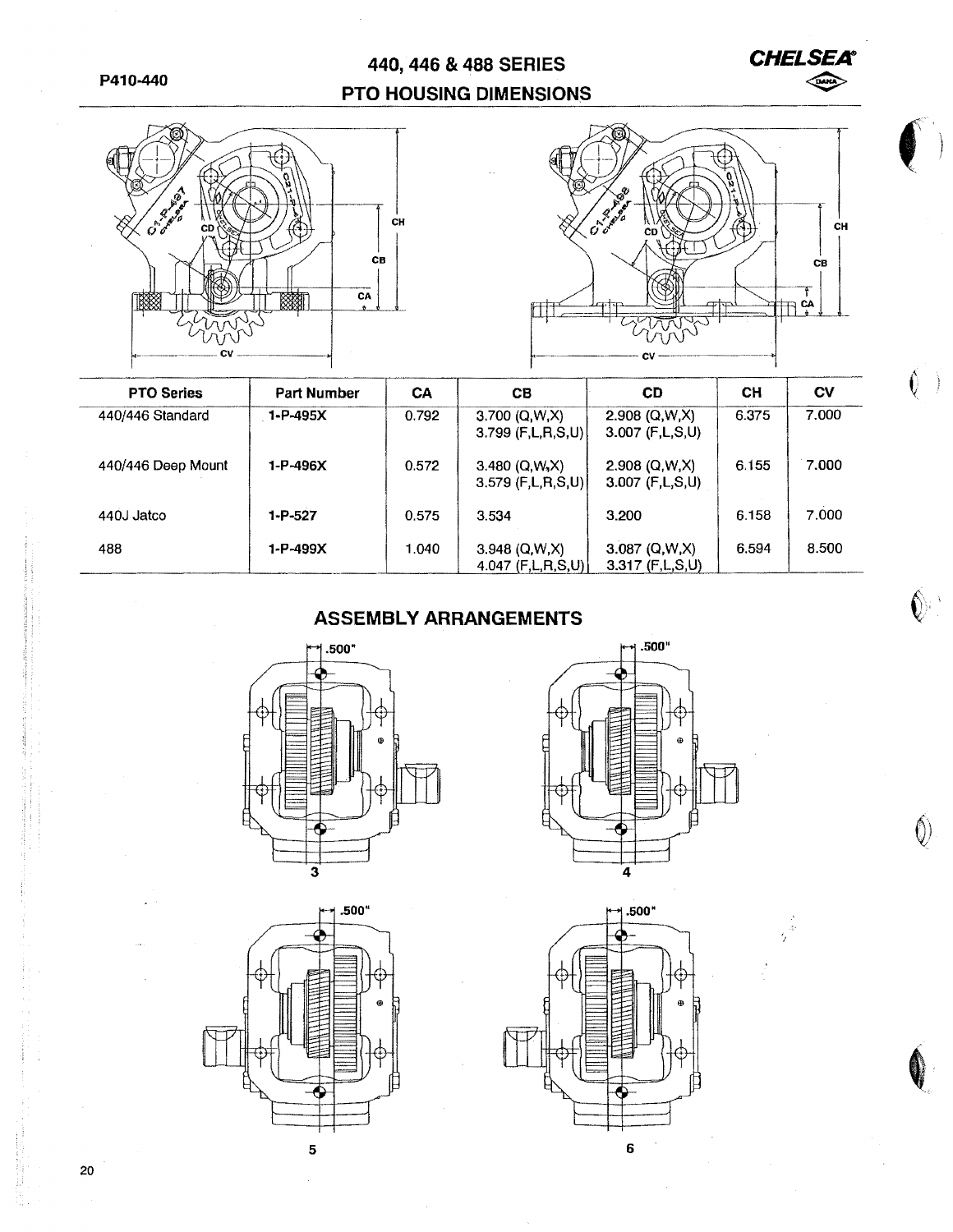**CHELSEA**   $\left\langle \sum_{i=1}^{n} a_i \right\rangle$ 

# 440, 446 & 488 SERIES PUMP FLANGE & SHAFT DIMENSIONS



## PUMP FLANGE & SHAFT DIMENSIONS

| Pump                    | <b>Bolt</b>           | <b>BOLT HOLES</b>     |                                 | <b>FC</b>                                 | <b>FD</b>             | <b>FE</b>                  | <b>FF</b>            | <b>FH</b>                                 | <b>OUTPUT SHAFT</b> |                    |
|-------------------------|-----------------------|-----------------------|---------------------------------|-------------------------------------------|-----------------------|----------------------------|----------------------|-------------------------------------------|---------------------|--------------------|
| Flange<br><b>Suffix</b> | <b>Circle</b><br>Dia. | <b>Tapped</b><br>Hole | No.<br><b>Equally</b><br>Spaced | Female<br><b>Pilot</b><br><b>Diameter</b> | <b>Pilot</b><br>Depth | Face to<br>end<br>of Shaft | Face<br>thru<br>Hole | <b>Face to</b><br><b>Center</b><br>of PTO | Hole<br>Dia.        | Keyway<br>Width    |
| AΕ                      | 5.00                  | $500^{\circ} - 13$    | 4                               | 4 0 0 3                                   | 406                   | 516                        | 1.984                | 4.389                                     | 1"-15 Spline        | Ξ.                 |
|                         | 5.75                  | $.500 - 13$           | $\overline{2}$                  | 4.003                                     | 406                   | 516                        | 1.984                | 4.389                                     | 1"-15 Spline        | ₩                  |
| AK                      | 5.75                  | .500"-13              | 2                               | 4.003                                     | .406                  | .562                       | 2.062                | 3.688                                     | 7/8"-13 Spline      |                    |
| FF                      | 5.00                  | $500 - 13$            | 4                               | 4.003                                     | .406                  | 516                        | 1.984                | 4.389                                     | 7/8" Round          | $1/4$ <sup>"</sup> |
| 88                      | 5.75                  | $.500 - 13$           | 2                               | 4.003                                     | 406                   | .516                       | 1.984                | 4.389                                     | 7/8" Round          | $1/4$ <sup>n</sup> |
| LA                      | 5.75                  | $.500 - 13$           | 2                               | 4.003                                     | .406                  | .562                       | 2.062                | 3.688                                     | 7/8"-13 Spline      |                    |
| LB                      | 5.00                  | $.500-.13$            | 4                               | 3.253                                     | .344                  | .562                       | 2.062                | 3.688                                     | 7/8"-13 Spline      |                    |
| ro                      | 500                   | $.500 - 13$           | 4                               | 4.003                                     | .406                  | 562                        | 2.062                | 3.688                                     | 7/8"-13 Spline      |                    |
|                         | 5.75                  | 500"-13               | Ź                               | 4.003                                     | 406                   | .562                       | 2.062                | 3.688                                     |                     |                    |
| LE                      | 4.75                  | .406"                 | 6                               | 3.253                                     | .375                  | .750                       | 2.250                | 3.875                                     | 7/8"-13 Spline      |                    |
| LF                      | 5.00                  | $.500 - 13$           | 4                               | 4.003                                     | 406                   | 562                        | 2062                 | 3.688                                     | 7/8"-13 Spline      |                    |
|                         | 5.75                  | $.500 - 13$           | $\overline{2}$                  | 4.003                                     | 406                   | 562                        | 2.062                | 3688                                      |                     |                    |
| RA                      | 5.75                  | $.500-.13$            | 2                               | 4.003                                     | .406                  | .558                       | 2.058                | 4.558                                     | 7/8"-13 Spline      |                    |
| RB                      | 5.00                  | $.500 - 13$           | 4                               | 4.003                                     | .406                  | .558                       | 2.058                | 4.558                                     | 7/8"-13 Spline      |                    |
| XE.                     | 5.00                  | $.500 - 13$           | 4                               | 3.253                                     | 344                   | 562                        | 1.500                | 3688                                      | 5/8"-9 Spline       | ₩                  |
| XG                      | 4.19                  | $.375 - 16$           | 4                               | 3.253                                     | .562                  | .562                       | 2.331                | 4.582                                     | 3/4" Round          | 3/16"              |
| XJ                      | 4.19                  | $.375-.16$            | 4                               | 3.253                                     | .562                  | 1.406                      | 3.018                | 4.582                                     | 3/4" Round          | 3/16"              |
| XK                      | 5.00                  | 500"-13               | 4                               | 4.003                                     | 406                   | 562                        | 2.062                | 3.688                                     | 7/8"-13 Spline      |                    |
|                         | 5.75                  | $.500 - 13$           | Ż                               | 4.003                                     | 406                   | 562                        | 2.062                | 3688                                      |                     |                    |
| XL                      | 4.19                  | $.375 - 16$           | 4                               | 3.253                                     | .562                  | .562                       | 2.062                | 4.562                                     | 7/8"-13 Spline      |                    |
| XM                      | 3.25                  | $.375-.16$            | 6                               | 2.628                                     | .688                  | .312                       | 1.812                | 3.438                                     | 3/4" Round          | 3/16"              |
| XN                      | 475                   | .406''                | 6.                              | 3.253                                     | 375                   | 750                        | 2.250                | 3.875                                     | 7/8"-13 Spline      |                    |
| XO                      | 5.00                  | .500"-13              | 4                               | 3.253                                     | .344                  | .562                       | 2.062                | 3.688                                     | 3/4" Round          | 3/16"              |
| <b>XP</b>               | 5.00                  | .500"-13              | 4                               | 3.253                                     | .344                  | .562                       | 2.062                | 3.688                                     | 7/8"-13 Spline      |                    |
| XQ                      | 5.00                  | $.500^{\circ} - 13$   | 4                               | 4.003                                     | 406                   | .562                       | 2.062                | 3.688                                     | 7/8"-13 Spline      |                    |
|                         | 5.75                  | $.500 - 13$           | 2                               | 4.003                                     | 406                   | 562                        | 2.062                | 3688                                      |                     |                    |
| <b>XR</b>               | 3.71                  | .312"-24              | 4                               | 2.752                                     | .281                  | N/A                        | N/A                  | 2.809                                     | 7/8"-13 Spline      |                    |

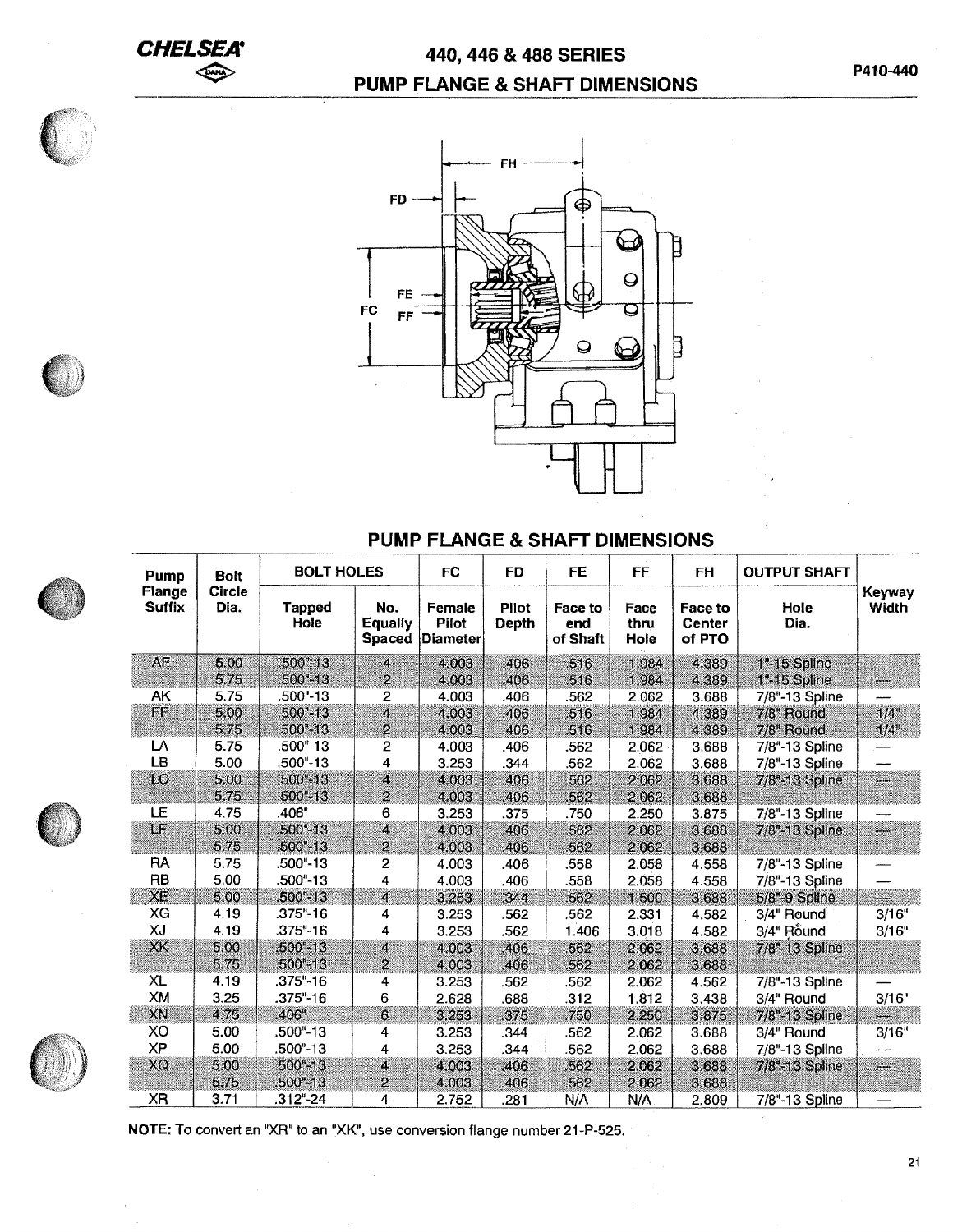## **440 & 446 SERIES MODEL NUMBER DESIGNATION**

**CHELS** 

 $\bigotimes$